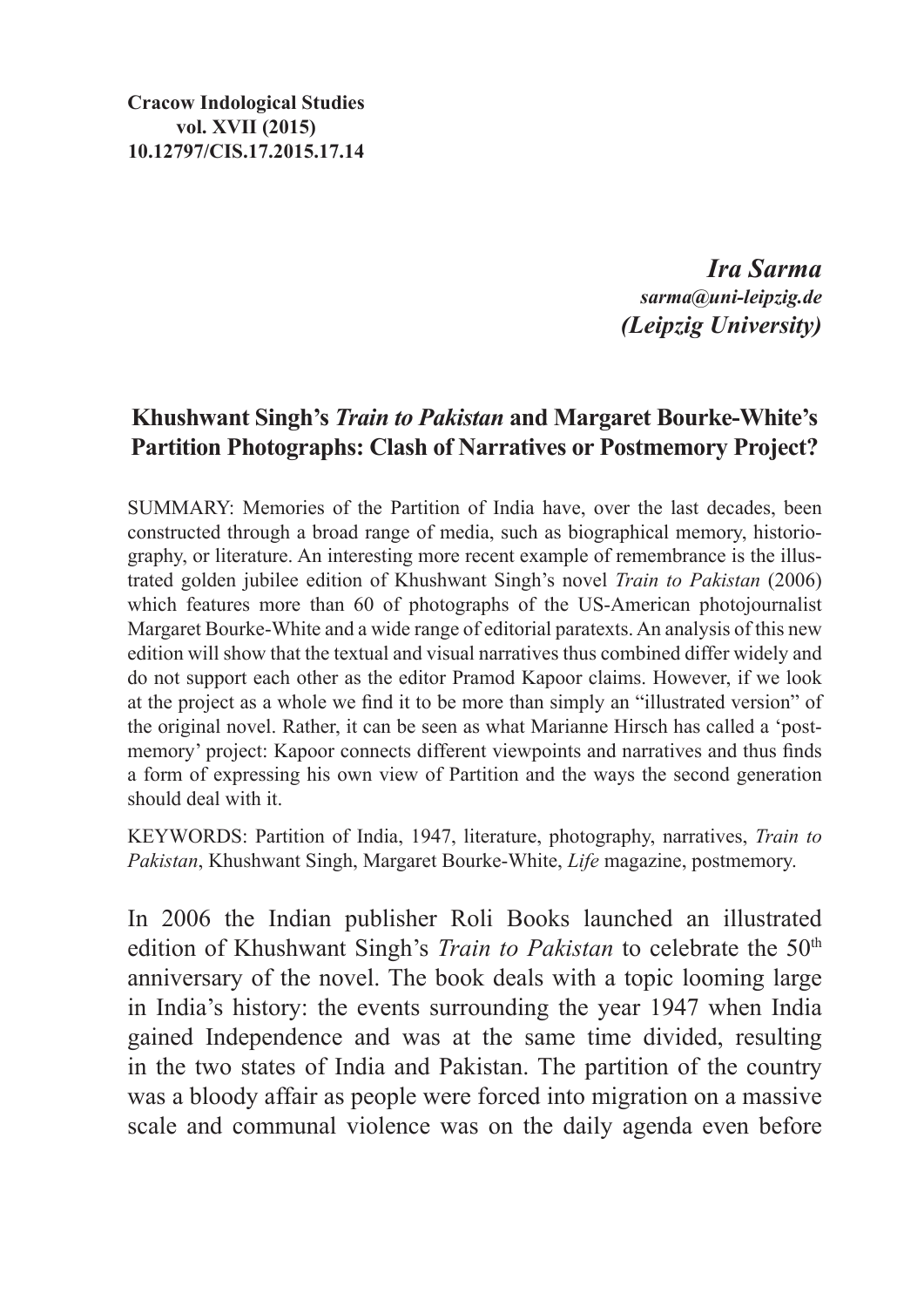August 15. *Train toPakistan* tells us the story of how the fictional village Mano Majra was affected by these disturbances. For the 2006-edition the editor Pramod Kapoor supplemented the novel by photographs of the US-American photojournalist Margaret Bourke-White, taken during her stays in India in the years 1946 and 1947.

The new edition met with almost unanimous acclaim, especially for the successful pairing of text and photographs. Echoing Kapoor's conviction that the book and the photos "were made for each other" (Singh 2006: xvi), Anita Joshua, for example, stated in *The Hindu* that it appeared to her asif Singh himself "had commissioned […] Margaret Bourke-White to freeze frames of the Partition for his book" (Joshua 2006); and the *New York Times* correspondent Somini Sengupta asserted that Singh "reminds in words what Bourke-White's photographs seem to scream on the page" (Sengupta 2006).

In this paper I want to make the case for a more nuanced view, arguing that the illustrated *Train to Pakistan* is not a combination of mutually supporting narratives but rather a complex blending of deviating viewpoints. We encounter two distinctly different narrators who tell the tale from different perspectives, for different audiences and with different intentions: Khushwant Singh, the author, who was personally affected by the events of 1947 and confronts his experiences and memories through his writing, and Margaret Bourke-White, the famous photographer, who was professionally associated with the US-American journal *Life* and travelled to India in 1947 by the order of the magazine's picture editor. Both are witnesses to 'Partition' but record very different stories. We will see that the main narratives are not congruous—they intersect only in parts, reminding us of the fact that any act of transcultural reframing remains a delicate subject. Moreover, an analysis will show that the arrangement of the pictures does not correspond to the text's structure: because of the layout of the photographs it rather counteracts the novel's internal composition.

Last but not least, we will find that the editor, Pramod Kapoor, adds yet another narrative to the novel: Kapoor belongs to the post-Partition generation and has published the illustrated edition of *Train to Pakistan*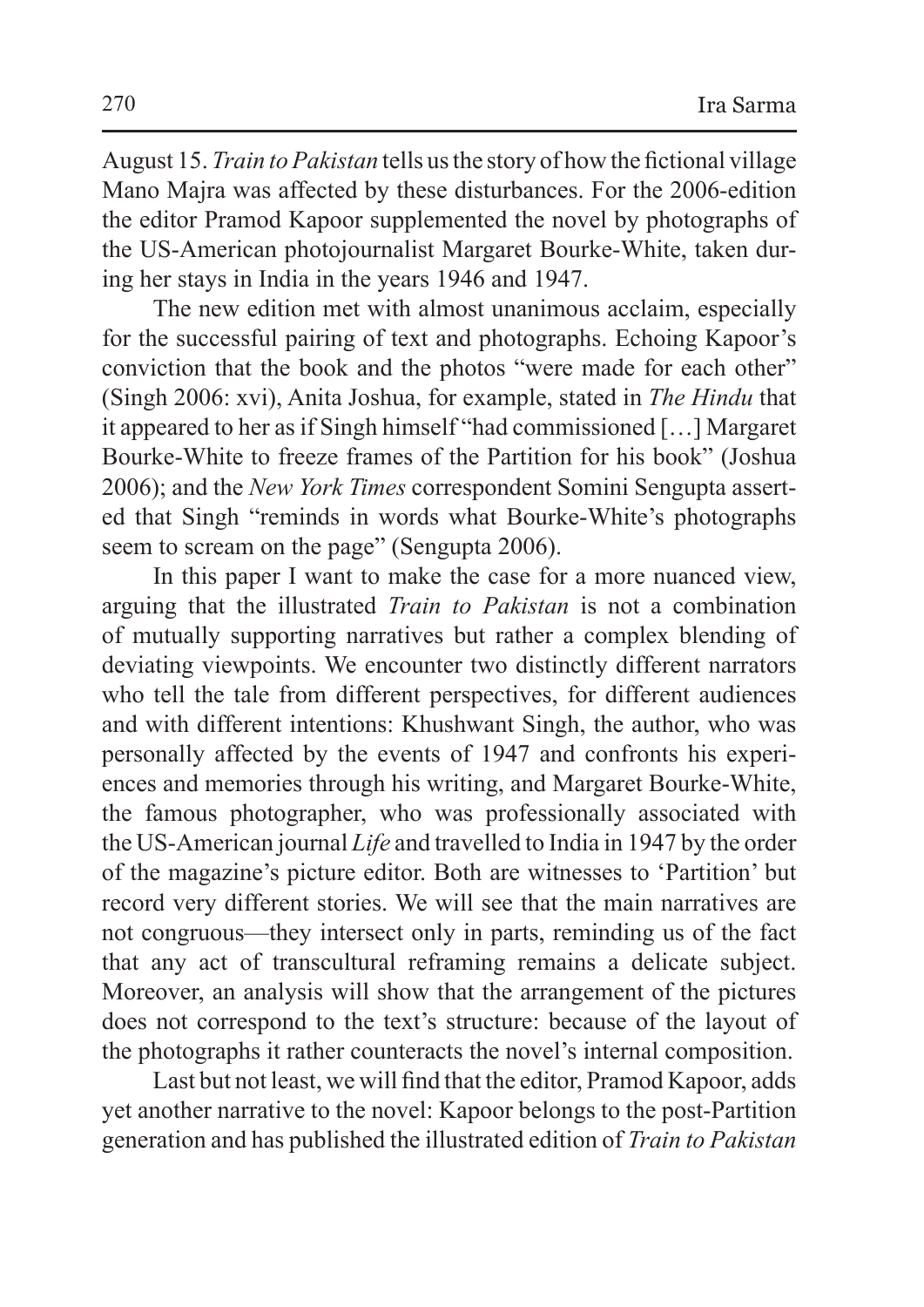as an exercise in remembering and admonishing. His own perspective finds expression in his choice of pictures and in the captions to Bourke-White's photos. Taken together, the varying perspectives merge into a multifaceted postmemory project, to use Marianne Hirsch's term which denotes "the response of the second generation to the trauma of the first" (Hirsch 2001: 8). A reading of the book as postmemorial witnessing therefore allows us some interesting insights into some of the mechanisms and strategies of recording and remembering Partition. In the following we will first look at the two main narratives, then examine their combination, and finally look at how the editor's agenda further transforms the project.

# **Khushwant Singh**

Khushwant Singh was born in a village in the West Punjab in 1915 into an affluent family of tradesmen. After studying law in Lahore and London, he worked as a lawyer in Lahore for seven years until he was forced to leave his home and migrate to Delhi on 12 August 1947, three days before the partition of the country. After two years of working for the Indian Ministry of External Affairs in London and Canada, Singh decided to become a full time journalist and writer from around 1950 onwards. *Train to Pakistan* was published, for the first time, in 1956, almost ten years after the events that found their way into the novel. In an interview in 1968 Singh declared:

I really don't think [*Train to Pakistan*] is a very good novel because I think it's a documentary, and I've given it a sugar-coating of characters and a story. Basically, it is a documentary of the partition of India, an extremely tragic event which hurt me very much. (Singh 1968-69: 28)

In this quote we encounter the individual Khushwant Singh as a victim, trying to make sense of his experiences in the light of the fact that "[w]ounds inflicted by Partition will take a long, long time to heal" (Singh 2006: xxiii). Alok Bhalla has shown that the act of writing as a means of coming to terms with the events of 1947 is characteristic of the largest part of Partition literature (cf. Bhalla 1999). Like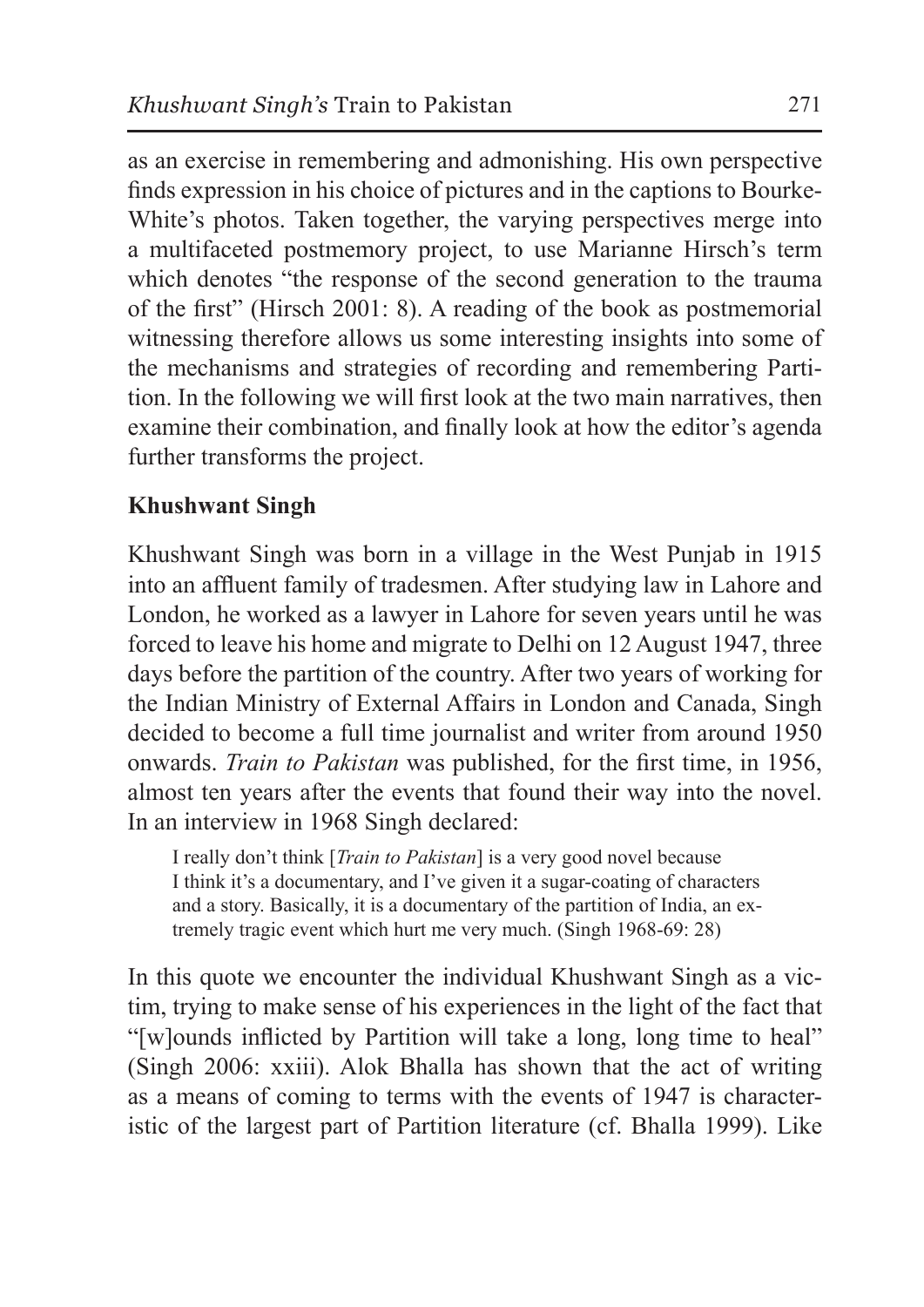other novelists, as for example Rahi Masoom Reza, Singh attempts to "regain coherence" while rediscovering the past (*ibid.*: 3128).

*Train to Pakistan* tells the story of imaginary Mano Majra, a small village with both Sikh and Muslim families. The village is known for its railway station and the large single-track railway bridge spanning the nearby river Sutlej. As the events take place in late August 1947 Mano Majra finds itself located on the Indian side of the newly created border, with the bridge now connecting the two countries. Till then Mano Majra has escaped the mayhem following in the wake of Partition—a situation that is about to change when the story sets in. In the course of the book, we witness how communal violence gradually closes in on the village.

Singh confronts us—as well as the characters of the novel—with a narrative of Partition violence that slowly moves towards the emotional and narrative climax. In order to achieve this he skilfully combines and contrasts two narrative strands of the 1947-discourse: a general narrative of politics and a personal one of loss and pain. In the beginning he keeps both the novel's characters and the reader at a distance from the physical and mental violence of Partition. Starting off rather matter-of-factly with a one and half page historicising introductory section, the narrator, first of all, straightforwardly relates 'facts' about the period in question, gives a brief account of the bloody incidents accompanying the political events, and reiterates the large numbers of refugees, dryly informing us that "ten million people … were in flight" and "by the time the monsoon broke, almost a million of them were dead" (Singh 2006: 3).

Once the story has set in, we follow the events in the village and the lives of the three main protagonists in the story, amongst them Juggut Singh, the village goonda, who turns out to be the hero of the novel. Throughout the first half of the novel, Singh has communal violence come onto the scene only through reports, rumours and assumptions—information about incidents that have happened *elsewhere*, but at the same time foreshadow the events to come.<sup>1</sup>

<sup>&</sup>lt;sup>1</sup> After the introductory sequence the story starts with another violent incident: the murder of the moneylender Ram Lal, the only Hindu of Mano Majra.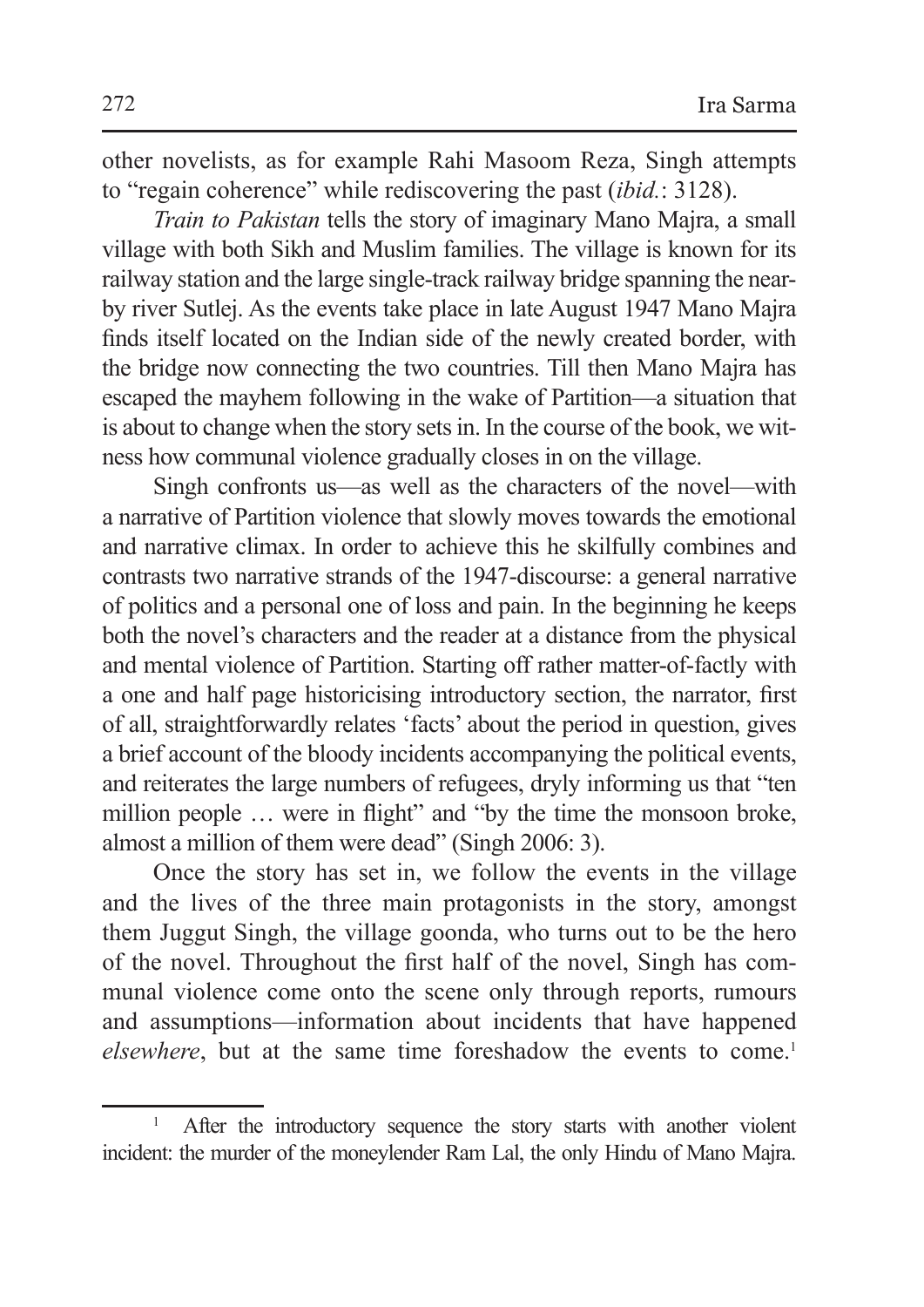*Train to Pakistan* then gradually moves from the general to the particular as both the villagers and the reader come closer to the emotional and physical violence of Partition until, eventually, a first train full of corpses rolls into the station of Mano Majra—the turning point of the narrative (Singh 2006: 120).

The first emotionally touching scene, however, occurs later, approximately three quarters into the book, when Singh switches to the personal perspective of loss and pain—putting, as Butalia has phrased it, "people […] instead of grand politics" at the centre of the narrative (Butalia 2000: 77). The realities of Partition begin to find their way into the village when the Muslims of Mano Majra are pressed to leave their homes after a group of Sikh refugees has reached the village from Pakistan and the authorities fear that they might want to take revenge. We see how reluctant Muslim villagers are forced to leave for a country that doesn't mean anything to them; packed onto trucks to be deported, by train, to Pakistan, they are turned into exiles who can take with them on their journey only what they can carry. The omniscient narrator tells us how both sides—the Muslims who are leaving and the Sikhs who are staying—are miserable and both groups still refuse to believe that this is a separation for good. It is only towards the end of the novel that physical violence—or rather the outcome of violence—literally appears on the scene when the victims of a massacre that had happened elsewhere can be 'seen' floating down the river (Singh 2006: 199). Along with four villagers we become witnesses of the macabre sight which—again—finds its way into the village itself only in the form of a report.

The novel reaches its emotional climax on the last few pages, when we are again presented with intimate personal stories of loss, pain and violence. Through the memories of Hukum Chand, the district

Ram Lal, however, is killed in the context of a robbery committed by a gang of Sikh dacoits from a neighbouring village. The incident triggers some major narrative strands and symbolically foreshadows the violence to come, but it does not, in itself, constitute a case of communal violence as understood in the Partition context.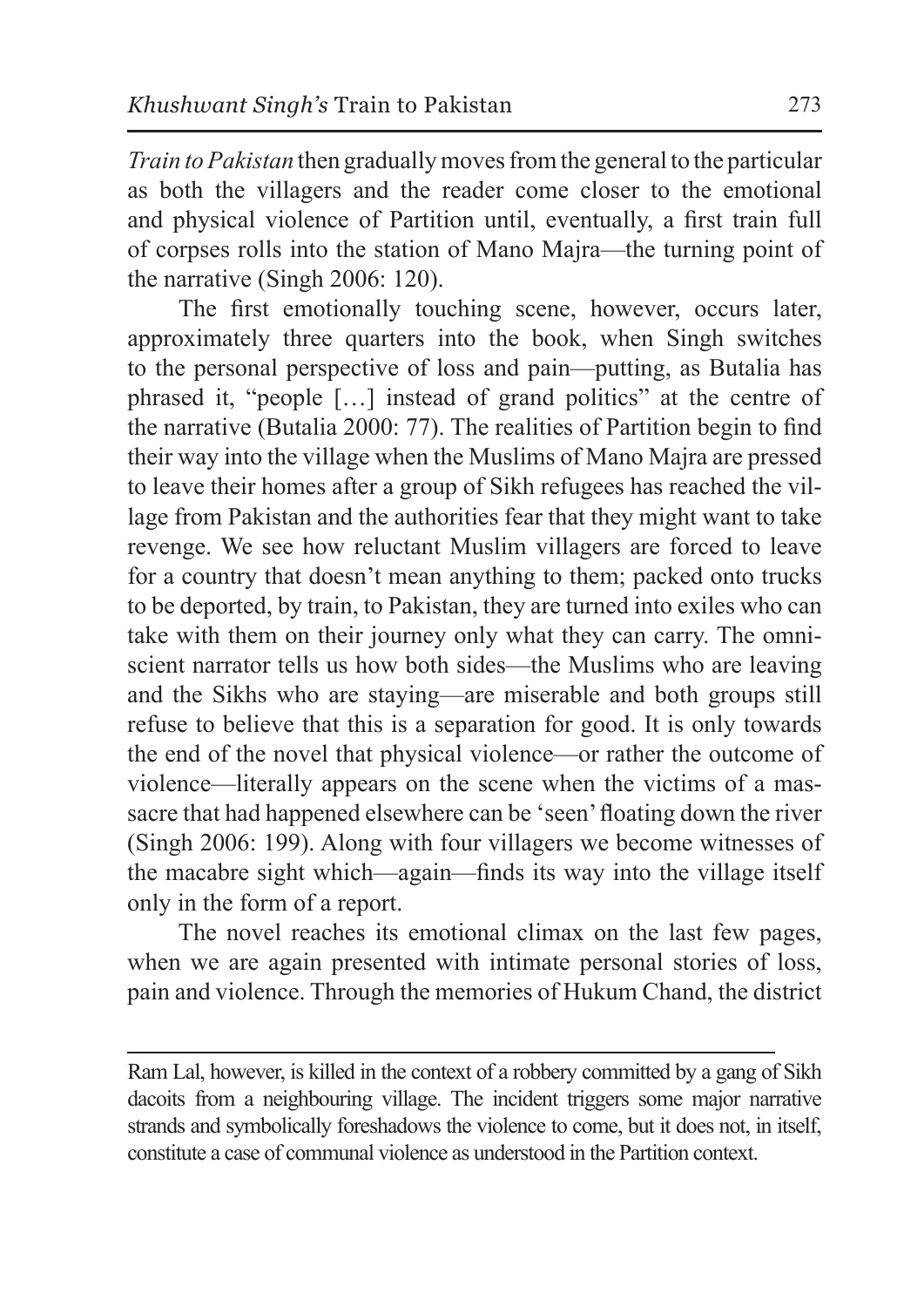magistrate, we learn of the fates of three personal acquaintances of his who have fallen victim to Partition, or made their "tryst with destiny" as the narrator states with ironical reference to Nehru's speech (Singh 2006: 258–259). In three short passages, each of about one page, we learn how Hukum Chand's colleague Prem Singh went back to Lahore shortly after August 15 to retrieve his wife's jewellery and, after he had innocently passed a pleasant evening in the company of some Englishmen, was ambushed and murdered; how Sundari, the daughter of Hukum's orderly, newly wedded and still a virgin, was dragged out of a bus and gang-raped by a mob after she had been made witness to the castration of her husband Mansa Ram; and how Sunder Singh, a big brave Sikh and a friend of Hukum's, was trying to escape to India with his wife and three children on a train, stuck in a compartment carrying over five hundred people instead of the permitted 52; when the train came to a standstill and they were trapped therein for four cruelly hot days without water or food he could no longer bear to see his family suffer and decided to shoot his wife and children—only moments before the train began to move again to leave him as the devastated sole survivor of his family. Exchanging the abstract for the concrete situation, giving each victim a name and an individual story, the author leaves us with the personal narratives which are disturbing and deeply moving.

The story of the Mano Majra Muslims—those characters with whom we are acquainted—closes with the protagonist Juggut Singh. In the ultimate climax he sacrifices his own life in order to save his beloved Nooran, daughter of the village imam, and thus, indirectly, also those of the other Muslim villagers. They are passengers on a refugee train passing into Pakistan over the Mano Majra bridge which is to be attacked by the group of revengeful Sikh refugees who had earlier arrived in the village from West Punjab. In a daring stunt Juggut cuts the rope that has been put up on the bridge in order to slow down the train so that its passengers can be murdered. The novel ends with Juggut being crushed under the wheels of the train which makes its way into Pakistan unscathed.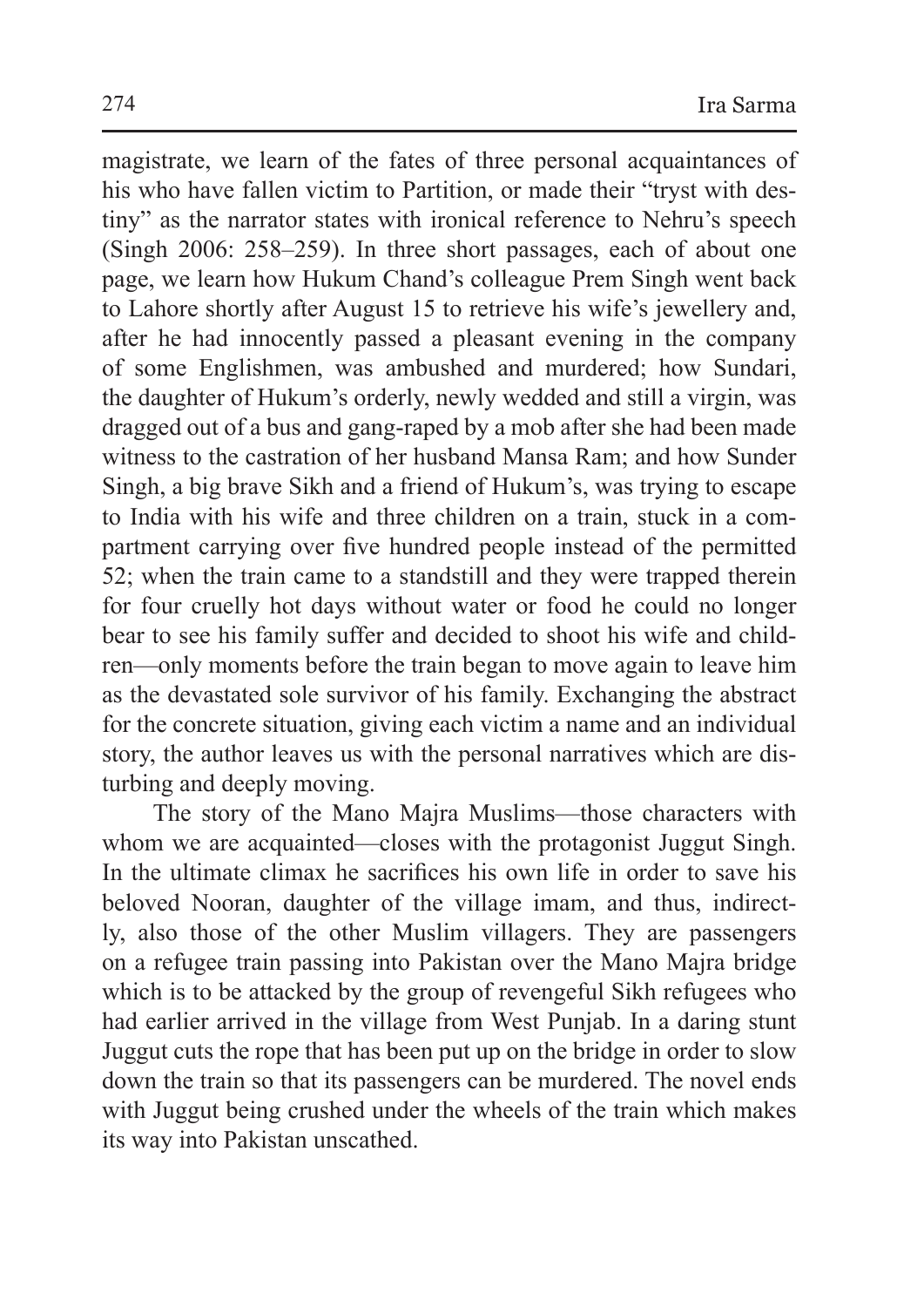Looking at the overall plan of *Train to Pakistan* we find the narrative resting on a well-planned structure. We move from the general to the particular, the public to the private sphere, from the distance to the close up, and from premonition to the climactic arrival of violence. Singh comes ever closer to the victims: naming them and zooming into their lives, he tells us their story. Importantly, the novel does not end on the note of hatred and violence. In *Train to Pakistan* the self-sacrifice of the Sikh Juggut Singh for the sake of the Muslim community demonstrates that the author reconstructs communal unity by implementing the idea that violence is something that is carried into the village from the outside. *Train to Pakistan* shows how the human element prevails even within the utter madness of Partition violence. Albeit the village community does eventually succumb to the realities of the political and societal situation, it is only under the influence of the refugees, i.e. outsiders, that social ties start to fall apart. Singh's truth is that community has never fully collapsed, not even in the face of massacre and expulsion. In his preface to the illustrated *Train to Pakistan* he states that "[a] deep sense of remorse set in on both sides when ill-temper and hatred abated" (Singh 2006: xxii). Singh sees the horrors of Partition as an exception, an extraordinary situation which needs to be overcome. With this he becomes part of a large group of Partition novelists who attempt to reconstruct the battered communities through their writings:

[These novelists] do not repeat what the historians already know—that there was violence of such fiendishness that each reminder of it still comes as a shock to our decencies and still violates our sense of a common humanity. Instead, they seek to make connections with the social and cultural life of a community in its entirety within a historically specific period. (Bhalla 1999: 3119)

In Khushwant Singh's *Train to Pakistan* man is retained as a fundamentally ethical being—a stance that falls behind when we look at Margaret Bourke-White's photographic narrative.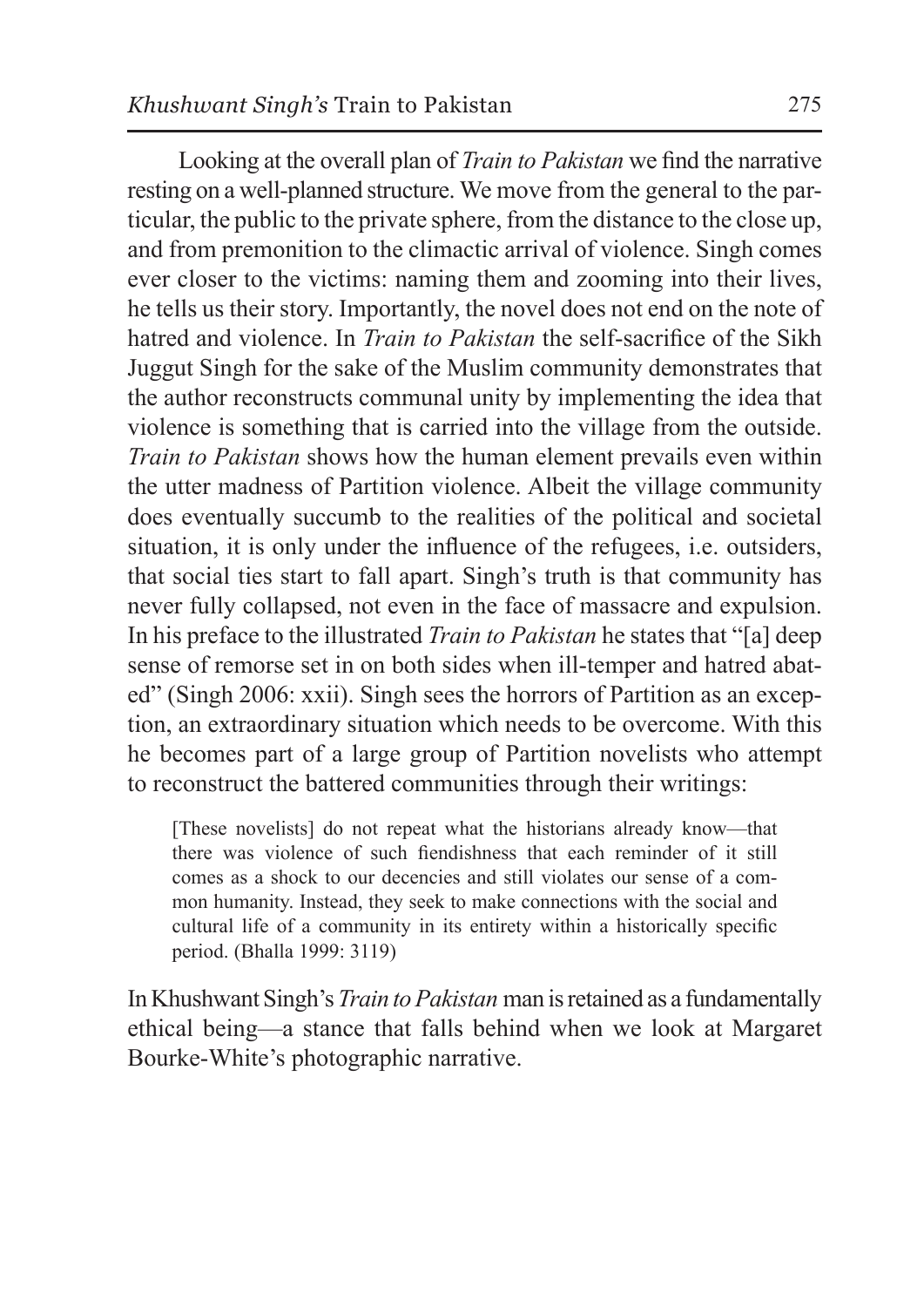#### **Margaret Bourke-White**

Margaret Bourke-White, the US-American photojournalist, was born in 1904 in New York. She quickly rose to fame during the 1920s and 30s as an industrial and architectural photographer, and then ventured into advertisement photography for mass-market periodicals before turning to documentary. In 1937 she published, together with the writer Erskine Caldwell, the documentary book *You Have Seen Their Faces* for which the duo toured the American South during the Depression, documenting the life of poor farmers through photos, text and captions. The publication was celebrated, but it was also harshly criticised, especially by colleague photographers. They disapproved, on the one hand, of the highly subjective and condescending captions which were seen as presenting the stereotypical views of Caldwell and Bourke-White;2 on the other hand, her photographs were condemned for being spectacular and dramatic—a style that was popular at the time and became even more widespread through Bourke-White's highly influential pictorial aesthetics. Like other photographers of the time, she was known for (and openly talked about) arranging scenes to make them conform to her subjective truth—developing "directorial techniques to dramatize the Depression" as the photography historian Belinda Rathbone suggests—a practice she continued during her time at *Life*, from 1936 to 1957 (Rathbone 2000: 136).<sup>3</sup>

Bourke-White was a determined and bold photographer, famous for her unflinching gaze which is also characteristic of her Partition photographs—pictures she took for *Life* magazine, an important fact whose implications have so far been underestimated. *Life* had been launched in New York by the media tycoon Henry Luce in 1936.<sup>4</sup>

<sup>&</sup>lt;sup>2</sup> For a discussion of Bourke-White's and Caldwell's policy of captioning see Stott 1973: 220–223.

<sup>3</sup> Cf. also Stott who emphasises that Bourke-White looked not only for certain faces but also certain expressions, lying in wait until she "got from her subjects the look she wanted" (Stott 1973: 59–60).

<sup>4</sup> In 1923 Luce had co-founded *Time* magazine; by the 1930s he reigned supreme in the US publishing world. The historian Robert E. Herzstein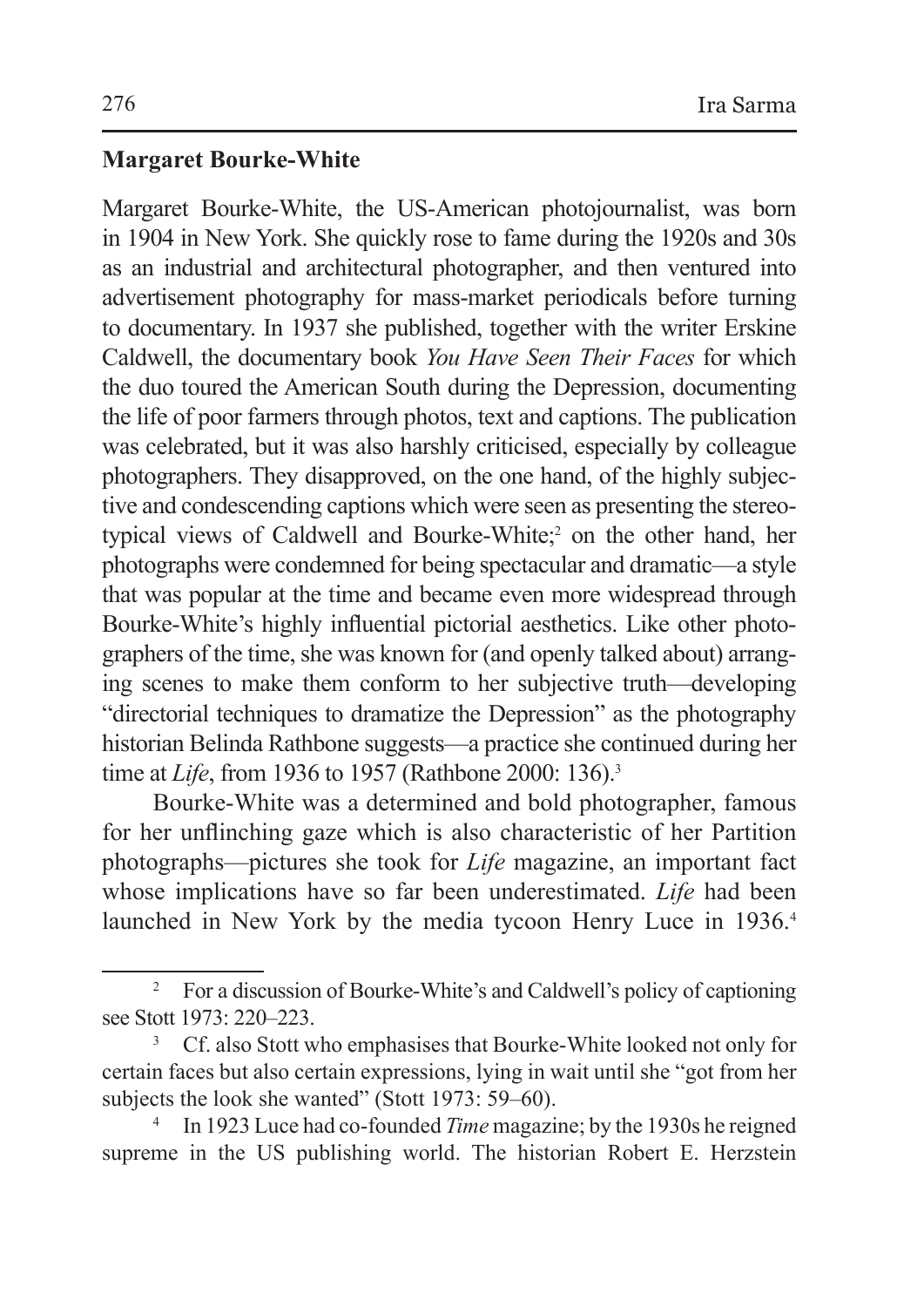Catering to the well-to-do American middle and upper-middle class, the magazine quickly rose to extraordinary success and became Luce's mouthpiece to propagate American ideals, preserve national unity and defend the pluralistic American Way (cf. Baughman 2001: 94–95; Vials 2006: 84). America, Luce impressed upon his audience, was entitled to economic, technical, artistic and moral leadership of the world (cf. Luce 1941: 61–65). For maximum impact on the readers, he counted on "the emotional appeal of pictures" and the power of the visual: he had, from the beginning, envisioned *Life* as "the biggest picture show on earth" and wanted his readership "to be for the first time pictorially well-informed" (Luce 1936: 2). To this end Luce devised a new genre: the photographic essay—a series of photographs on a single theme, deliberately arranged to convey a mood, deliver information and tell a story. Luce thus wanted to inform and influence his readers, but they also were to be entertained—a double agenda of pleasure and education which gave rise to the hybrid format of the magazine: a wildly mixed potpourri of instructive reportages on the one hand, and enjoyable advertisements plus articles featuring 'tabloid themes' on the other. Margaret Bourke-White's Partition photographs have to be seen in this context: in 1946, the year she went to India for the first time, she had been working for Henry Luce for 16 years. *Life* magazine was the frame for which she took her pictures she travelled to India in order to bring back another exciting story for a popular US-American picture magazine.

Bourke-White's second visit to India lasted from autumn 1947 to early 1948. During this assignment she was accompanied by *Life* reporter Lee Eitingon who was responsible for "text and caption material" (Bourke-White 1949: 7). Together the two women crisscrossed through the Punjab by jeep, occasionally escorted by soldiers, at times travelling with the caravans of refugees for several weeks at a stretch.

reminds us that Luce has been called "the most influential private citizen in the America of his day" (Herzstein 2005: 1).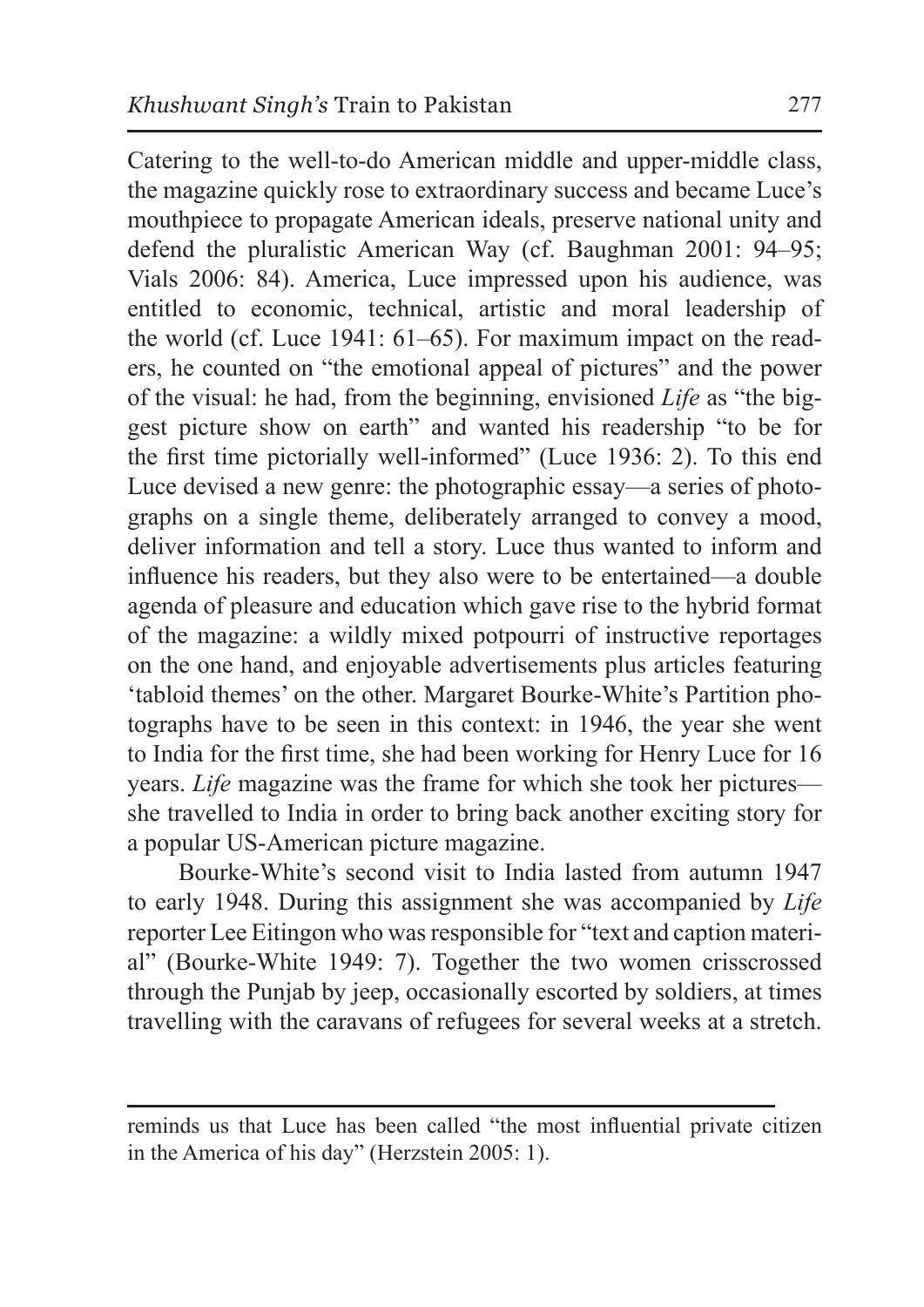In her book *Halfway to Freedom* Margaret Bourke-White remembers the events in an emotional and slightly dramatic tone:

Lee and I went on with the convoys week after week until our hair became stiff and gray with dust, our clothes felt like emery boards, my cameras became clogged with grit, and the endless procession of misery we were portraying seemed, as Lee described it, to be "wrapped in a horrible nightmarish gray lighting, where the heartbreaking sight of human suffering was mercifully blurred by our own physical weariness." But long after the last of my negatives and Lee's captions had been dispatched by air to *Life*, and Lee herself had flown to another part of the world on a new assignment, those millions of peasants were still trudging blindly forward on their tragic journey (Bourke-White 1949: 8).

Most clearly, in the middle of mayhem and misery Margaret Bourke-White remained the photographer on the job. She chose to visually document the narrative of the temporary collapse of humanity, societal breakdown and—in addition—the end of British India. Luce was bent on spreading the news of a novel world order according to which British dominance had given way to the supremacy of a new power—the United States (cf. Luce 1949: 50-51). *Life*, as Bourke-White's biographer Vicki Goldberg states, was "in need of an eyewitness to the fall of the British Empire" and "sent Margaret Bourke-White to India" (Goldberg 1987: 300).

When we look at Bourke-White's pictures we see endless caravans of destitute refugees, we see people in a state of loss, pain and resignation, and we see the utter destruction both of bodies and possessions. Migration and death are Bourke-White's major pictorial themes. Her dramatic, typically "overemotionalized" (Stott 1973: 60), mise-en-scène and her unwavering close up views seem to focus exclusively on the collapse of all that makes us human—compassion, the capacity to participate in social contracts, the will or power to take moral responsibility. Since Bourke-White wanted to capture this story as convincingly as possible she felt entitled to manipulating motives and situations, as she had done before in other contexts: she arranged a stray bone here and there to get a more dramatic view, or directed a terrified group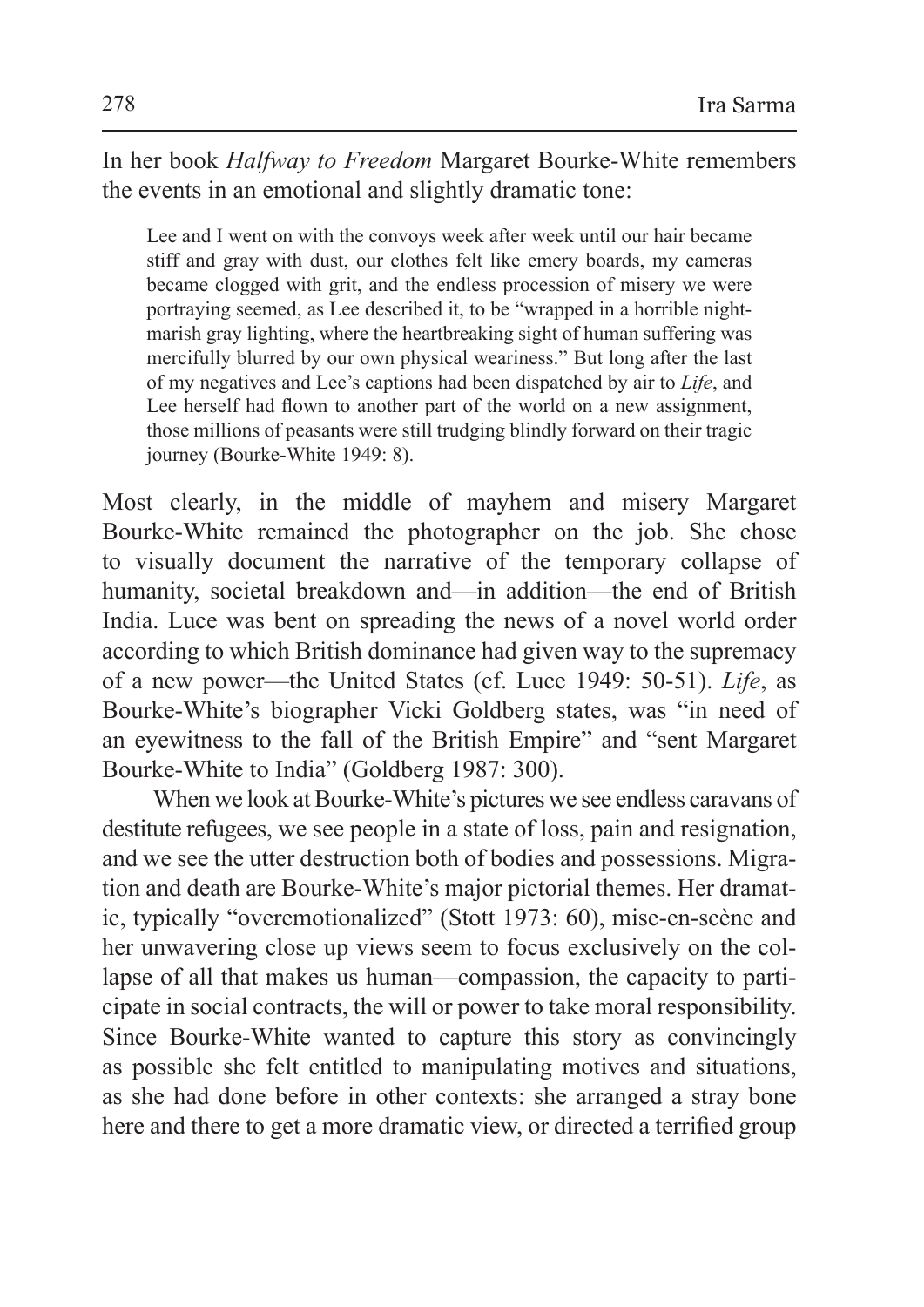of refugees to march up and down before her until she could land the perfect shot—an infamous episode that had later been told by Lee Eitingon (cf. Goldberg 1987: 311). Looking at the whole body of her photographs we can often literally follow her 'covering' a scene, incessantly taking photographs from all possible angels so as not to miss the pivotal moment within the event. With regard to her work for *You Have Seen Their Faces* Rathbone has stated that Bourke-White had been "after the most extreme signs of poverty and degradation she could find", often literally staging the scenes according to her wishes (Rathbone 2000: 135; see also Stott 1973: 59-60). In the Partition context, too, Bourke-White followed this principle: her photographs and the resulting photo-essay *The Great Migration*, which was published in *Life* in November 1947, spectacularly narrate the story of humanity heading for disaster (Bourke-White 1947: 117–125).<sup>5</sup>

# **Novel and photographs combined—a clash of narratives?**

Looking at the illustrated *Train to Pakistan*, we find the textual and pictorial narratives intersecting at some points but strongly deviating at others. The editor Pramod Kapoor has chosen 66 photographs to supplement the novel; they are interspersed throughout the text, presented as single entities or as loosely arranged groups which either centre on comparable motives or display brief 'micro-narratives'. A few photographs have been selected in such a way as to be virtually complementary to single passages of the novel which are then reemployed as captions. The most prominent example is, of course, the cover image which serves as an illustration of the novel's title: it shows a cropped photograph of two trains packed with refugees. The refugee train is a familiar topos of Partition narratives and therefore makes for

<sup>&</sup>lt;sup>5</sup> In the photo-essay the reader is led through a story culminating in death and destruction; as a whole, however, this story is a mere fragment within a trivialising medley of discrete texts and images which turns both the photographs and the victims into commodities. Unfortunately, a detailed analysis of the complex narrative and its context cannot be given here.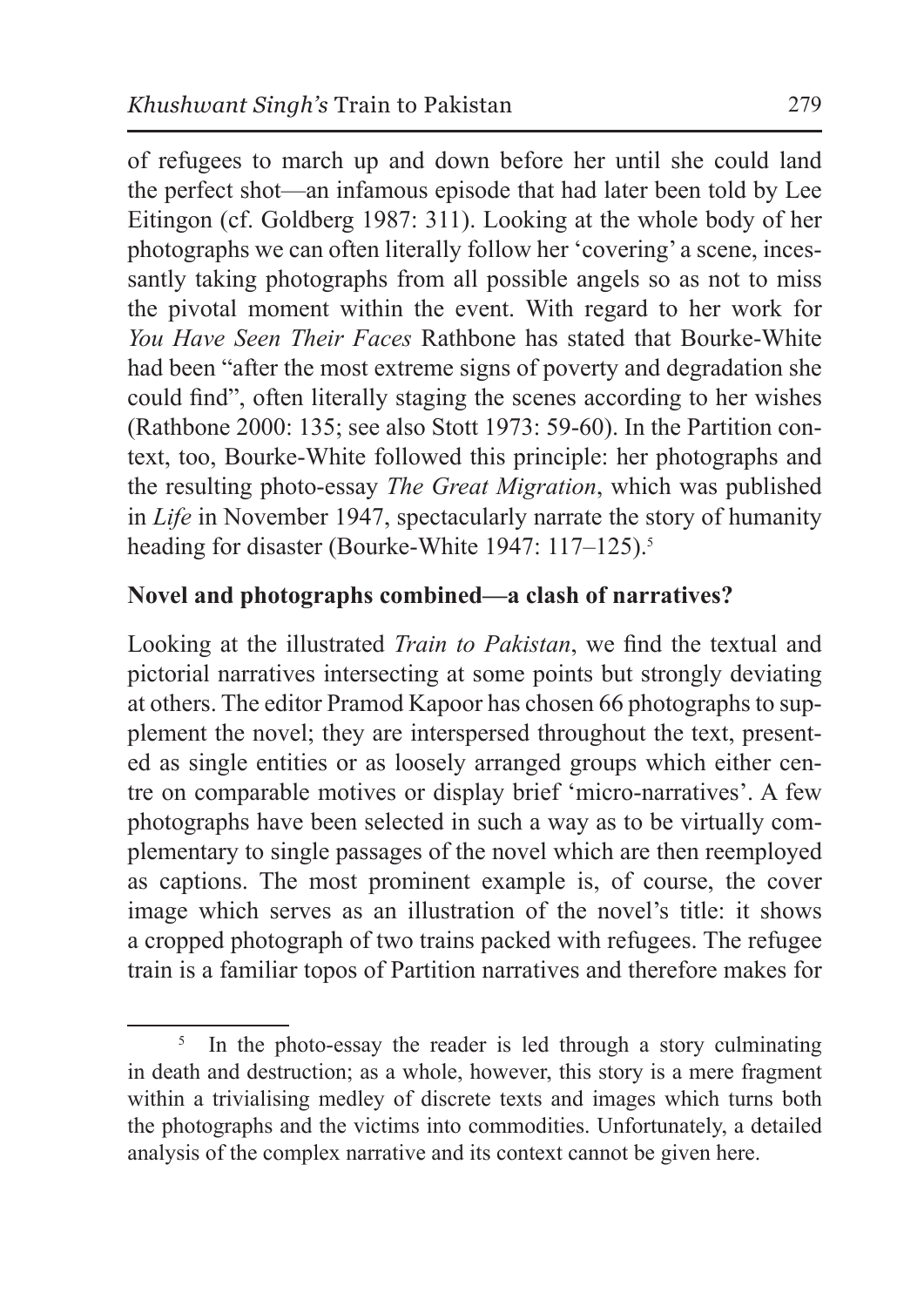an eye-catching and easily recognisable cover illustration.<sup>6</sup> A second example can be found at the beginning of the first chapter, when the village Mano Majra is introduced to the reader: we see a doublepage image of a rural railway halt with a village at the far background (Singh 2006: 4–5). The corresponding caption begins with a quote from the novel describing how, amidst the mayhem of Partition, "[t]he only remaining oases of peace were a scatter of little villages lost in the remote reaches of the frontier", one of them being Mano Majra. Since the locale of the novel is purely fictional, the editor closes this caption with his own words, proposing that the village in the picture, called "Miya Mir", is "not very different from Mano Majra" (*ibid*.).7

Apart from such rare instances of close correlations (six in total), agreement and mutual support between the textual and the visual narrative is to be found mainly in the shared themes of migration and death. They are major constituents of the Partition story and Bourke-White has made them central themes of her photographic narrative, as we have seen. In the novel, however, these themes are not placed centre-stage.

<sup>6</sup> The photograph used here appears on the covers of at least two other books dealing with Partition, Narendra Singh Sarila's *The Shadow of the Great Game*, and Mohinder Singh Sarna's *Savage Harvest*. Incidentally, the image is not attributed to Bourke-White. The source given by Getty Archives is "AFP/freelance photographer"; the image can be viewed at www.gettyimages.de under the registration number 89134890, or at www. corbisimages.com, registration number BE065100. The same applies to the cover image of a different (presumably earlier) impression of the illustrated edition of *Train to Pakistan* which, too, features a picture of a train, albeit not for refugees but government staff as the original caption tells us. This picture is identical to the image on pp. 42–43 of the book (tenth impression, 2011). The Getty registration number for this image is 2628247; "Keystone/freelance photographer" is given as the source.<br><sup>7</sup> The photograph actually shows a village called "Meean Mir" (i.e. Mian

Mir) near Lahore (today part of the city) and dates from 1880; the photographer is given as W. Harris. The picture can be viewed at www.gettyimages.de under the registration number 3166950.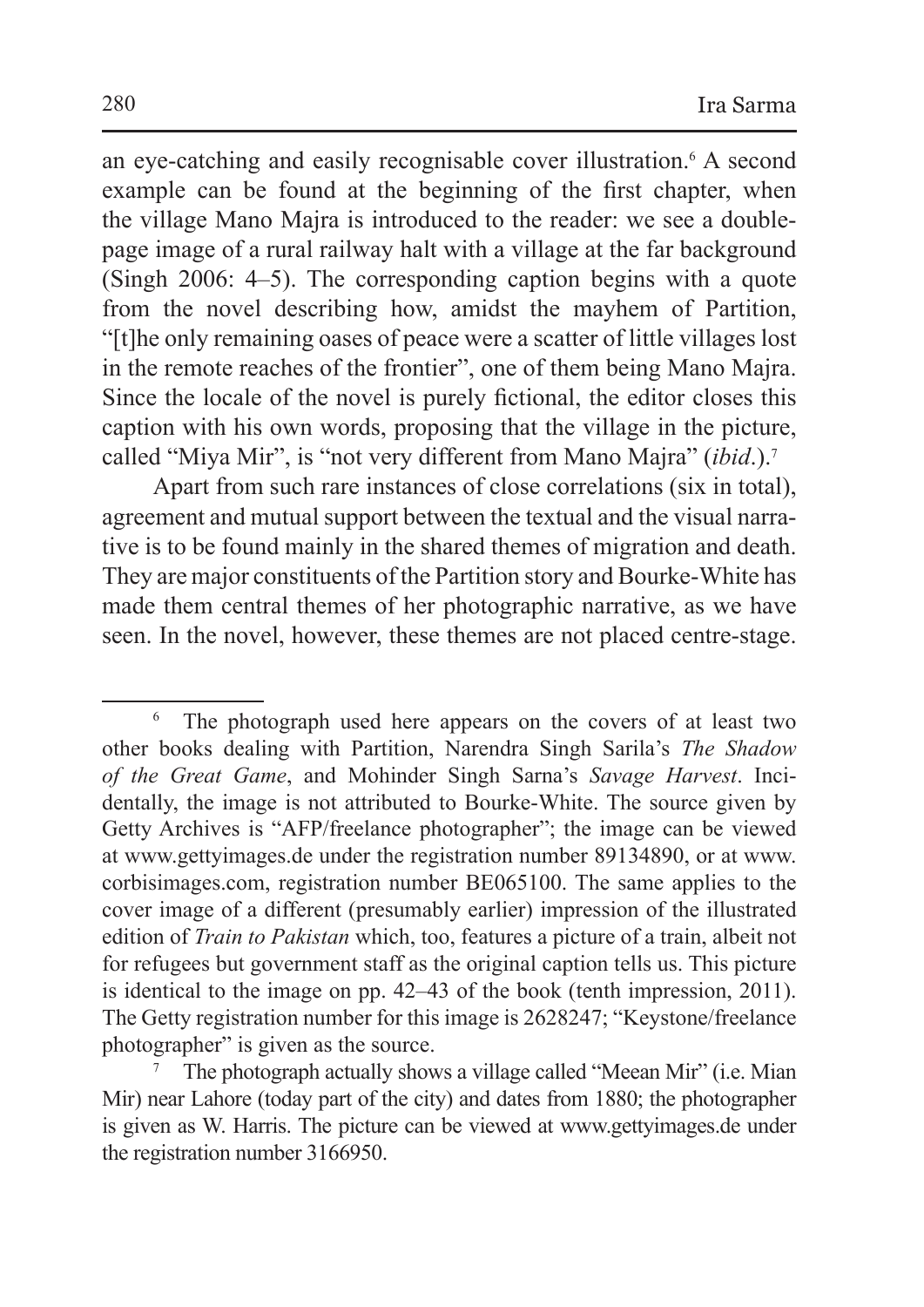They appear, briefly, in the introductory sequence of *Train to Pakistan* which informs the reader unemotionally of the actualities:

The fact is, both sides killed. Both shot and stabbed and speared and clubbed. Both tortured. Both raped. (Singh 2006: 1)

Some lines later we learn that the migrants "travelled on foot, in bullock carts, crammed into lorries, clinging to the sides and roofs of trains" (*ibid*.). 8 Yet, after the story has set in, these narrative strands go back 'underground': as shown above, they are skilfully woven into a gradually developing subplot that resurfaces only towards the end of the novel. Not so on the level of the visuals: the carefully built structure of the text is counteracted not only by the sheer number of photographs depicting these themes  $(52 \text{ out of the total of } 66 \text{ photos})$  but also by their layout within the book. By spreading scenes of migration as well as gruesome and often graphic images of death throughout the book without consistently aligning them to the advancement of the story, Kapoor neutralises Singh's technique of slowly increasing the tension and repeatedly forestalls the climax of the authorial narrative of expulsion and violence. While in the text communal violence and death are still acting in the garbs of rumours and apprehensions, they have already taken centre-stage on the level of the visuals. Thus, we encounter, for example, visible violence in the form of the corpses flowing down the river, for the first time, in chapter four while the first corresponding pictures are already to be found at the beginning of chapter three.

<sup>8</sup> On the immediately preceding pages, Kapoor presents us with a matching three-photo micro-narrative: on a double page he juxtaposes a rather harmless picture, displaying people waving from the windows of a train, with an image of Partition violence at its most drastic. We see a close up view of the mutilated corpse of an old man lying in a station next to the railway tracks amongst litter and rags; upon turning the page we face a hillside littered with whitened bones. Thus, Kapoor presents us with close-up views, while Singh still keeps the readers at a distance from the events.

Of these 52 pictures, 25 show scenes of migration by train or on foot, and 27 show deaths or near death.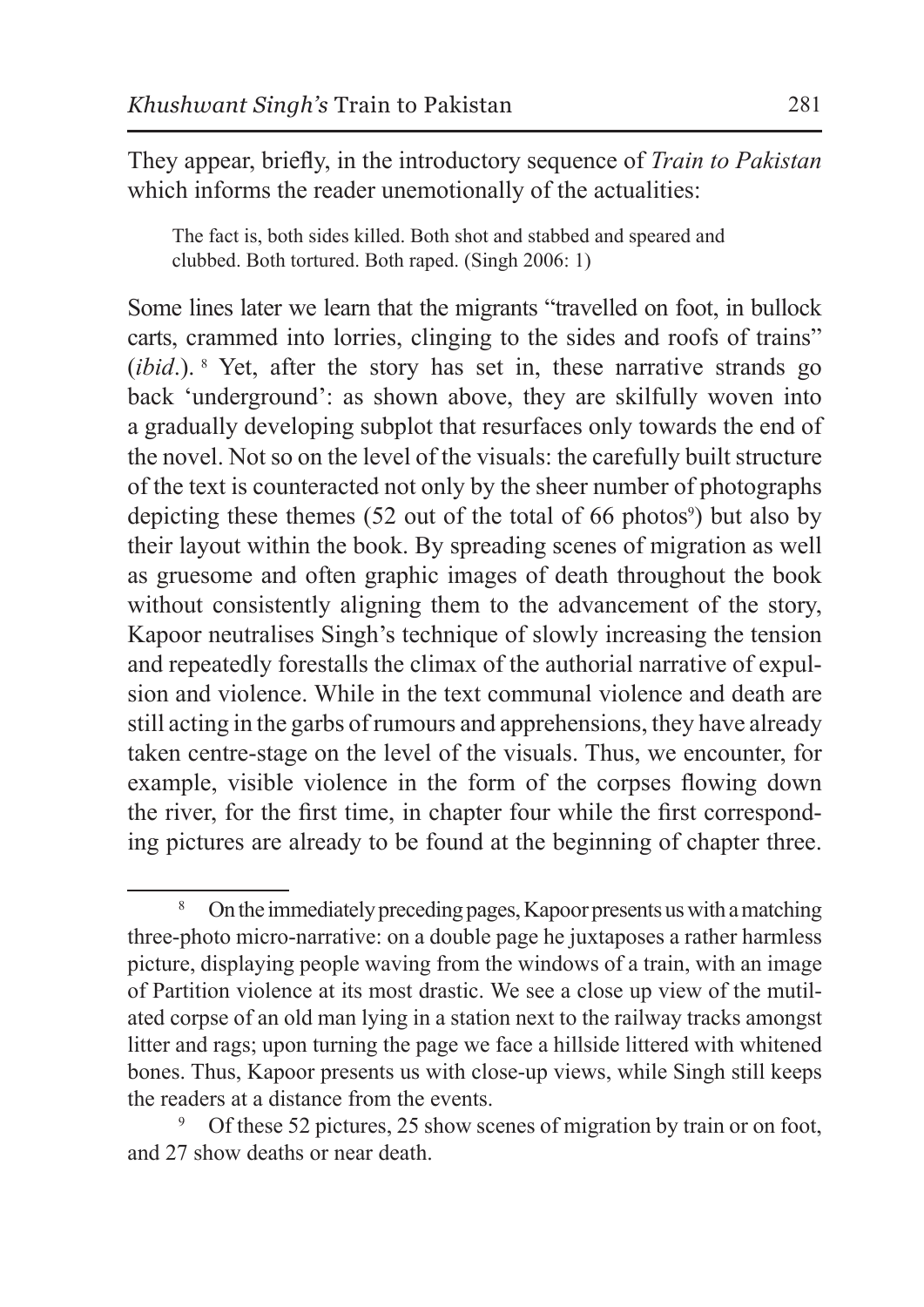Likewise, the main portion of the photos showing scenes of migration (including a batch of photographs showing the miserable state of refugees in a makeshift Cholera hospital) is interspersed throughout the introductory sections of the book and the first chapter while the topic only becomes relevant at the end of the third chapter, when the Muslims are forced to leave the village. The atrocities described for the emotional climax at the very end of the novel (*ibid*.: 258–260), on the other hand, remain unillustrated.

A second and far more important aspect is that the central messages of text and photographs are not congruent. As we have seen above, Singh and Bourke-White tell different stories. His is a narrative primarily of the *processes* at work during the time of Partition: the pain of expulsion, the mechanisms of estrangement and a community's struggle to retain sanity, inquiring, to use Bhalla's words, "about the survival of our moral being in the midst of horror" (Bhalla 1999: 3128, ftn. 3). Bourke-White's story, on the other hand, has been shown to be one of migration, hardship, brutal death and—in stark contrast to the novel—the very collapse of our "moral being". By employing Bourke-White's pictures, Kapoor retells her photographic tale of the breakdown of humanity, further emphasising the point by employing some of the most brutal pictures of the collection, most of which had hitherto not been published in a print medium.10 Bourke-White's photos, however, do not lend themselves to underwrite Singh's story of the survival of community in the face of disaster. The message of her visual narrative counteracts the gist of his text.<sup>11</sup>

In this context it is interesting to notice that Bourke-White's personal narrative of the events differs from that of her photos.

 $10$  Of the 66 photos, five show individuals who have been brutally murdered, three display persons of whom only body parts are left, and nine show scenes of massacres where no individuals are identifiable.

<sup>&</sup>lt;sup>11</sup> Given their air of non-contextualised savagery Bourke-White's photos seem more suitable to illustrate, for example, Sa'ādat Hasan Manto's vignettes in *Siyāh hāśiye* (*Black Margins*) which "reject man as a creature who has any ethical sense or religious virtue" (Bhalla 1999: 3123).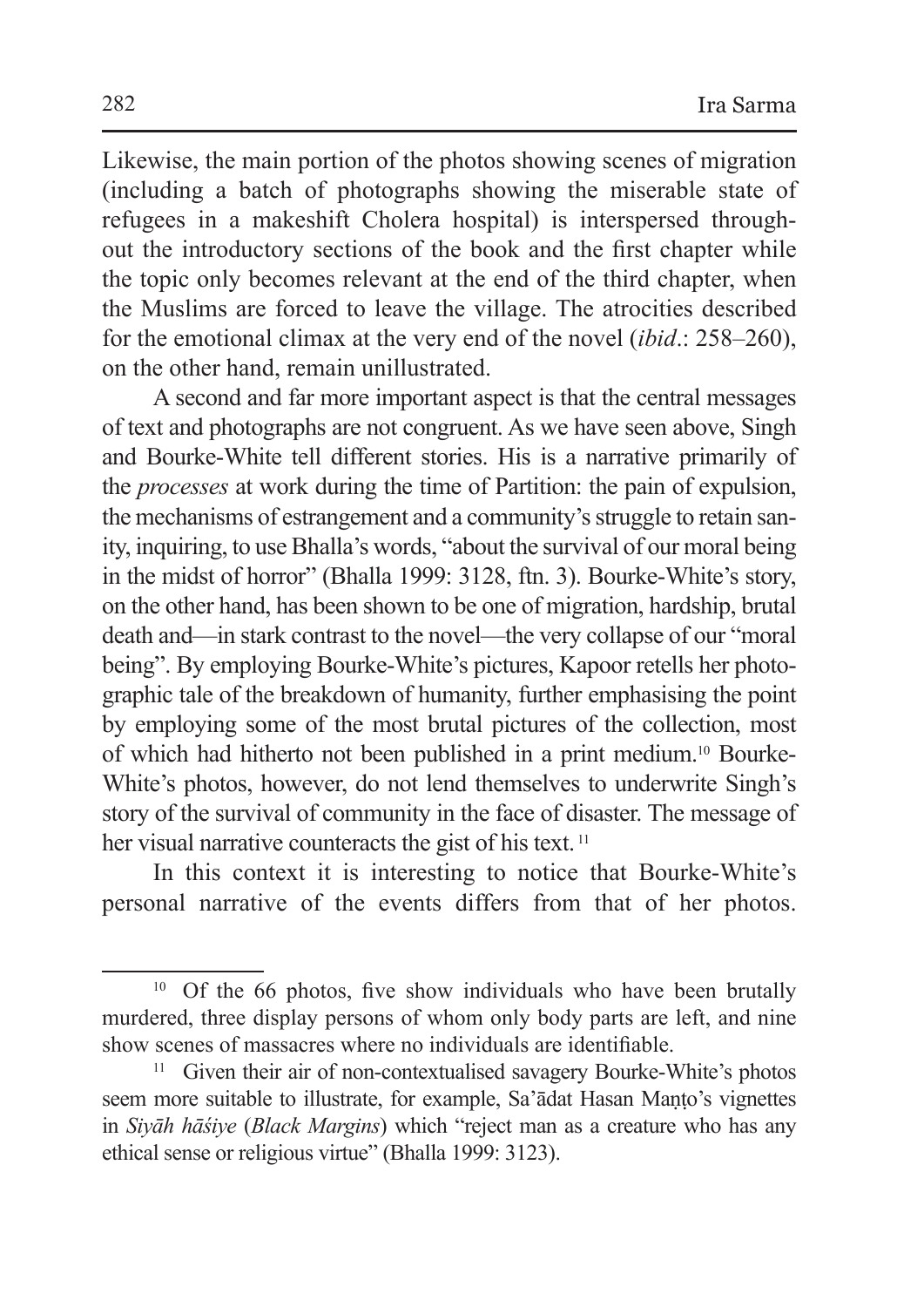In *Halfway to Freedom* she tells the story of Partition in a far more personal voice than that which comes to light in her photographs (Bourke-White 1949: 3–21). Instead of presenting us with the dramatically staged narrative of the *Great Migration* we hear stories of several little migrations. She allows us to partake of individual destinies, and at least some of the individuals she talks about are named and given a voice—very much in contrast to the victims in her photographs who remain name- and powerless. In her own book Bourke-White comes closer to the people, and like Singh she zooms into their lives rather than their faces. Moreover, as opposed to the one-dimensional theme of societal breakdown characteristic of her photographic narrative, her personal account allows for those very instances of inter-communal support and solidarity to surface which also characterise *Train to Pakistan*. 12 This shows most clearly that Bourke-White did not photograph the whole story she was witnessing. In order to meet the requirements of *Life* she chose one particular strand: her dramatic photos are wellcomposed products, taken to be turned, later, into a pleasurably spinetingling story with a specific political message. Just as in *You Have Seen Their Faces*, her photos do not bear testimony *on behalf of* the victims but rather testimony *to* the victims (cf. Pandey 2001: 71) quite contrary to Khushwant Singh who stated in an interview in 1996 that he also wrote *Train to Pakistan* as redemption:

The sense of guilt, that I had not been able to do anything, to prevent this horrible killing that had gone on—one just saw, one heard, one saw corpses lying here and there, the city go up in flames—and unable to do anything except forgather in our homes, Muslims and Hindus and Sikhs, and drink in the evenings—and later on said, you know, one could have perhaps done a little bit more in saving lives or doing something and then I got working on this novel. It is kind of guilt-ridden [sic]—that I had not been able to do anything—that I created this novel. (Singh 1996)

Unlike Bourke-White, Singh writes for the victims of Partition including himself. A "desire to offer some kind of reconciliation" is not

<sup>&</sup>lt;sup>12</sup> Cf. for example the story of Gurdit Singh: Bourke-White 1949: 9–10.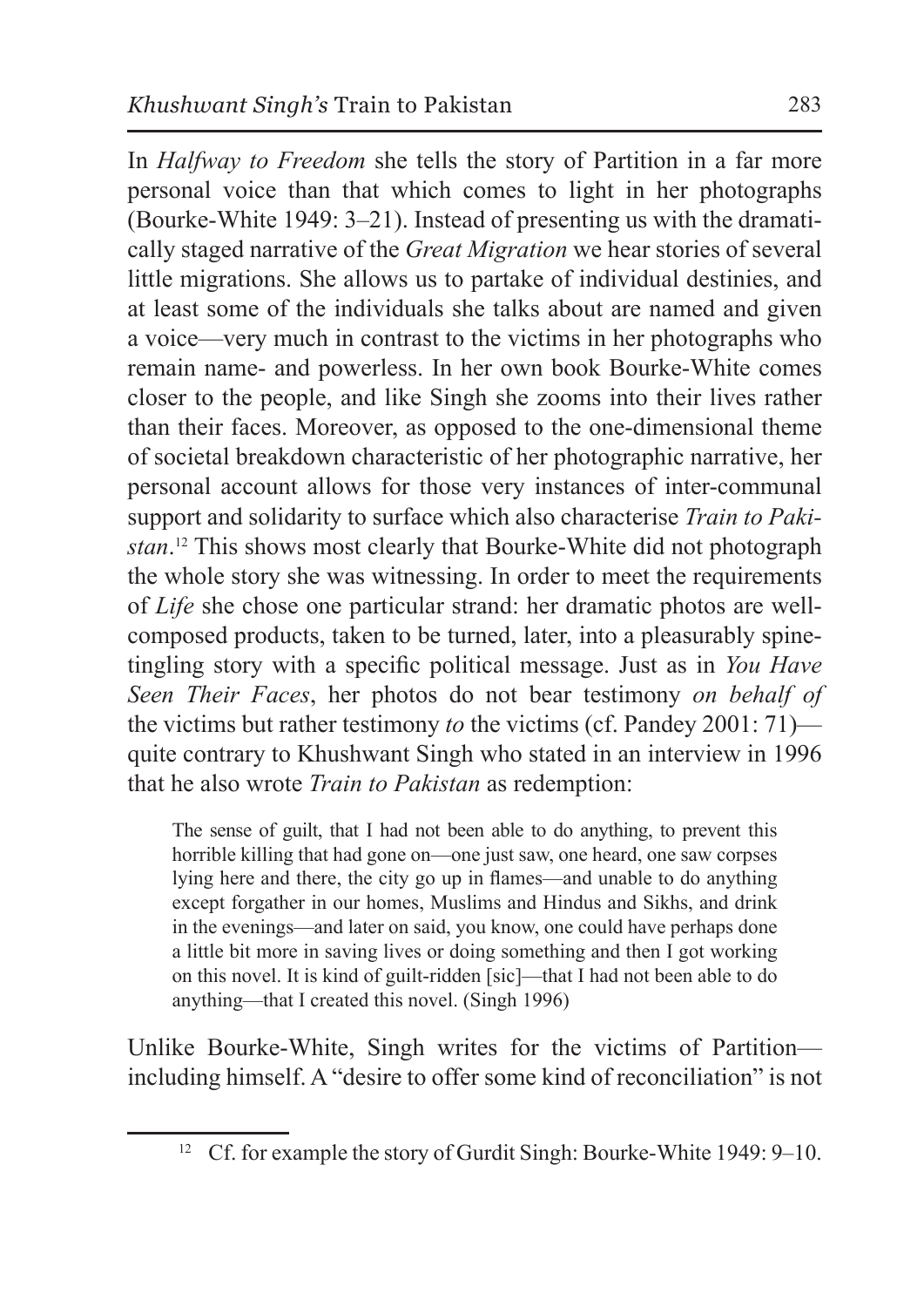uncommon, as Urvashi Butalia states with regard to Partition victims and their memories of 1947: to "seek forgiveness […], to restore trust, to somehow make amends, to extend again the hand of friendship" is an often-sought out way of making peace with what has happened and of laying memories to rest (Butalia 2001). The jubilee edition of *Train to Pakistan* thus combines different narrative foci, structures and messages. Text and photos do not seem to be "made for each other" as an "illustrated edition" the book is not convincing. However, looking at the overall plan, we detect a much more complex project in which Pramod Kapoor's editorial narrative plays a major role. Kapoor has not only edited but also researched and conceptualised the book. By providing us with yet another perspective he transforms the work into a project which adds up to more than the sum of its parts, as we will see in the following.

### **Pramod Kapoor**

The editor Pramod Kapoor was born in Calcutta in 1953; after receiving his higher education in Banaras he worked for Macmillan for some time, before, in 1978, he founded his own publishing house, *Roli Books*, in Delhi. Today, Roli Books produces both fiction and non-fiction in English and has by now built up a reputation in the field of high-end coffee-table books on art, design, photography and architecture (cf. Kapoor 2004). The idea to combine Singh's novel with Bourke-White's photos occurred to Kapoor in 2005: incidentally he had just reread the book when he came across Bourke-White's partly unpublished work in the Getty archives in London while "looking for material to commemorate sixty years of the partition of India" (Kapoor 2010: 8). In his introduction to the book he explains that, back in Delhi, he approached Singh "with the idea of illustrating" his novel for a golden jubilee edition (Singh 2006: xvi). The resulting volume, however, shows that Kapoor has gone far beyond simply furnishing the novel with illustrations. Instead, he has realised a personalised multi-layered project of remembrance.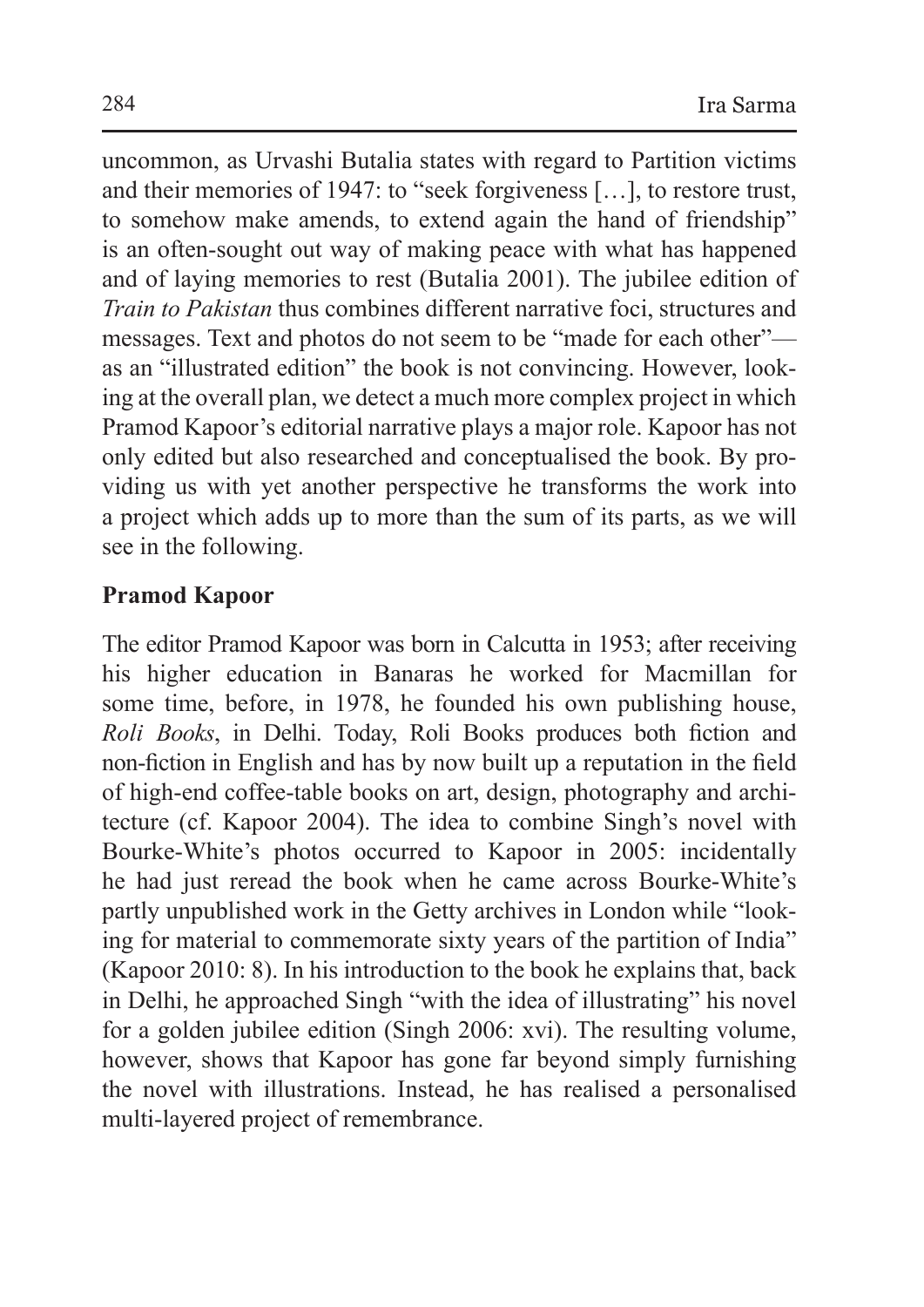In the introduction Kapoor emphasises that the new *Train to Pakistan*, for him, is "an exercise in perpetuating the memory of those who perished" (*ibid*.). He thus picks up on a theme that has gained particular prominence during the last two decades: the question of the remembrance of Partition, both private and public, and the inquiry into which form this remembrance does or should take. In a recent edited volume that explores the "nuance and layers" of the ever more complex set of Partition memories Butalia reminds us that even today India has "still not found a way of memorializing Partition" (Butalia 2015: viii). There is no institutionalised remembrance of Partition, and private memory takes many diverse and often ambivalent forms which have, on the whole, not yet been systematically dealt with. So far, Partition is still to a large extent framed by the forms of remembrance chosen by the 'eyewitness generation', including "nostalgia for a pre-partition past" or "lament", as Sukeshi Kamra points out (Kamra 2015: 161, 163).

Kapoor, however, works from the perspective of the second generation. He interferes with Singh's first-generation narrative by complementing it with the photographs (and his own captions as we will see) and thereby re-narrates the story of Partition from a "postmemory" perspective. Postmemory, in Hirsch's understanding, describes "the relationship that the generation after those who witnessed cultural or collective trauma bears to the experiences of those who came before, experiences that they 'remember' only by means of the stories, images, and behaviours among which they grew up" but which are so powerful that they appear "to constitute memories in their own right" (Hirsch 2008: 106).13 Postmemory therefore feeds on "representation, projection, and creation" instead of recollection (*ibid*.)—a mechanism which also applies to the collective memory of a traumatic event on a societal scale. "[A]s the numbers of those who retain direct, experiential memories

<sup>&</sup>lt;sup>13</sup> Hirsch has first developed the term while studying modes of remembrance and representation of the Holocaust, inspired by Art Spiegelman's graphic novel *Maus* (1972, 1986, 1991), which incidentally begins with a reference to one of Margaret Bourke-White's famous Buchenwald photographs (cf. Hirsch 2001: 9).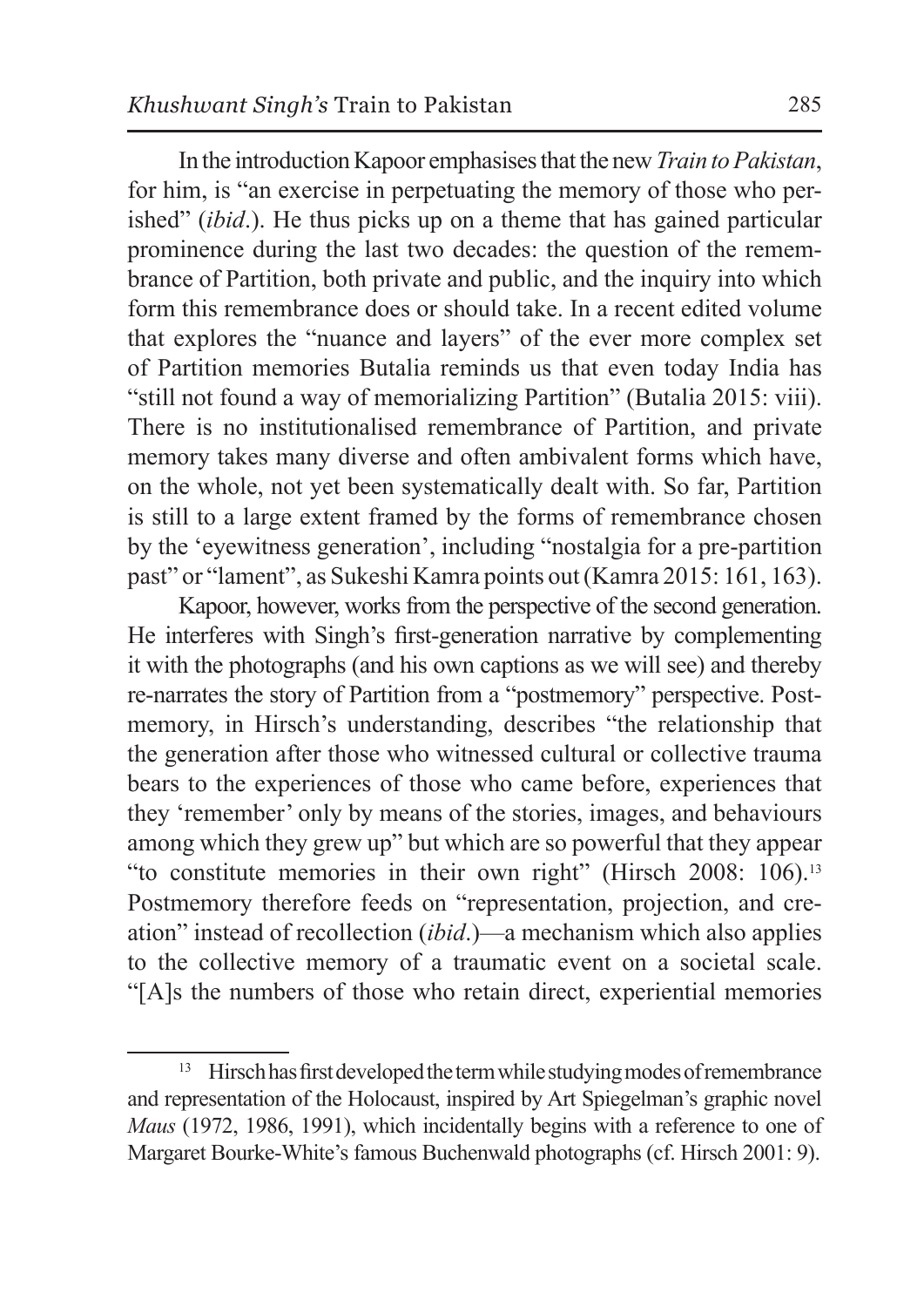diminish", Butalia states, "ways of remembering also change" (Butalia 2015: viii). Kapoor's *Train to Pakistan* edition must be seen as what Hirsch and Spitzer have called a "postmemorial act of reframing" (Hirsch & Spitzer 2006: 243).

As a postmemory project the book rests on two pillars: on Kapoor's selection of photographs and, secondly, on the editorial paratexts, including several introductory sections and, importantly, his own captions. As far as the selection of images is concerned it has been argued above that the layout and markedly graphic violence of the photographs present us with a counter-narrative to the text. When reading the new edition as a postmemorial project, however, the photographic narrative of migration and death becomes an extension of the Partition story as given by Singh—chosen to be told by the second generation editor Pramod Kapoor. Photography, as Hirsch argues, promises "to offer an access to the event itself" and forms an especially "powerful medium for the transmission of events that remain unimaginable" (Hirsch 2008: 107–108). The brutality of some of the photographs selected by Kapoor thus testifies to his struggle to grasp (and convey) the incomprehensible but also to his willingness to remember the unvarnished brutality of the event. The editorial narrative, i.e. the interplay of text and photos, reminds us that both Singh's personalised stories and Bourke-White's relentless view of violence represent valid ways of looking at Partition, just as both the retention and loss of man's moral being are valid truths—not as binary oppositions but as strands within a complex web of Partition narratives. The mechanism at play here is aptly described by Hirsch and Spitzer who point out that "[i]n relation to memoir and testimony, and to historical accounts and scholarly discussions, as within new artistic texts, archival images function as supplements, both confirming and unsettling the stories that are explored and transmitted" (Hirsch and Spitzer 2006: 245).

The second major component of this postmemory project is Pramod Kapoor's policy of captioning. Like Bourke-White and Caldwell in *You Have Seen Their Faces* Kapoor, too, employs captions to convey his personal reading of the images, revealing his own "projections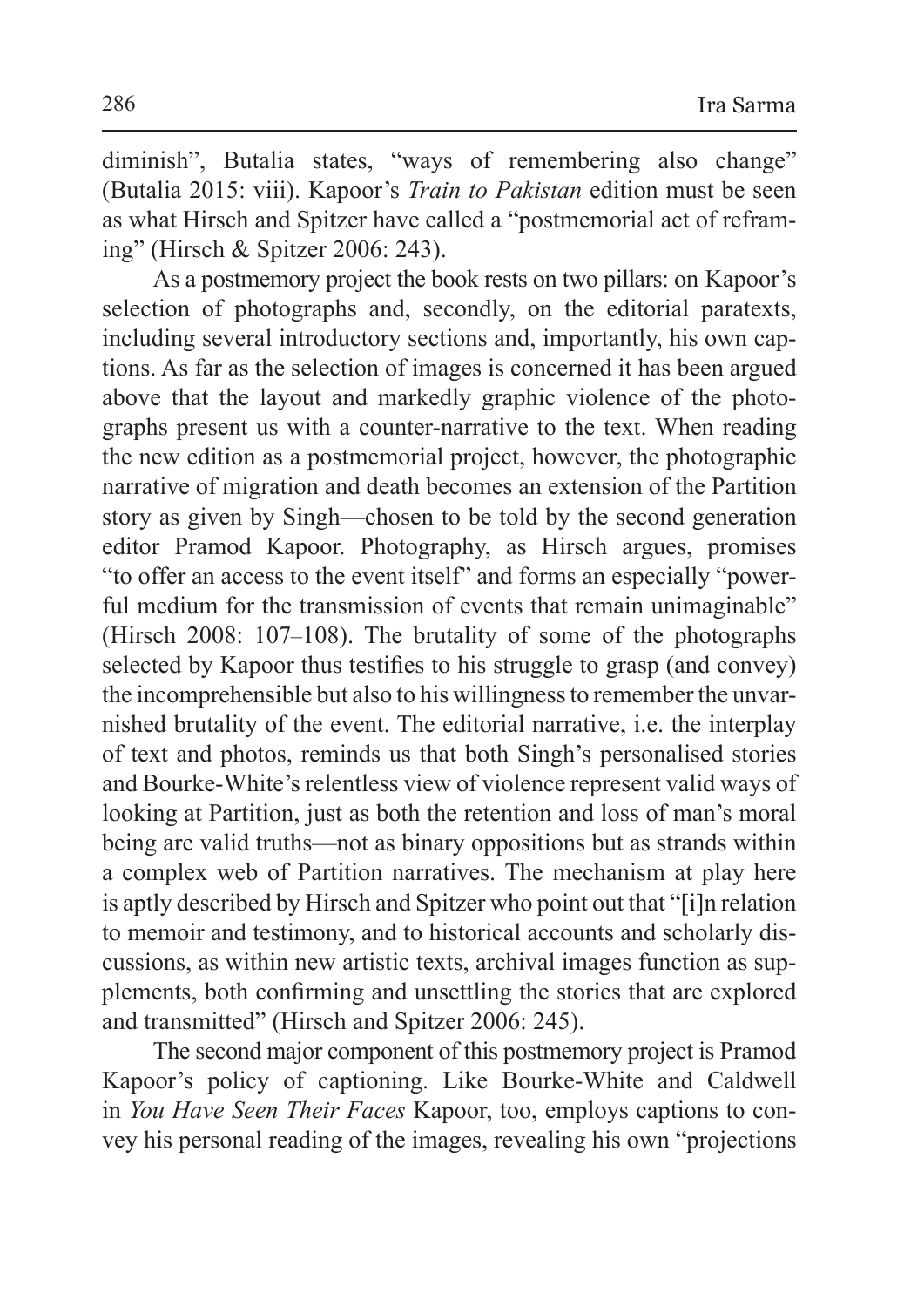and appropriations". Photographs, as Hirsch and Spitzer suggest, are media onto which we can easily project our own anxieties, needs and desires (cf. *ibid*.: 241). *Train to Pakistan* features 62 captions of varying style and content: 19 use quotes from Bourke-White, her biographer Vicki Goldberg, or the novel itself; in the remaining 43 Kapoor articulates his own view. Through language and content he presents us with assumptions and retrospective interpretations which convey his personal understanding of the past. Employing a strongly metaphorical and at times melodramatic style he attempts to express what seems to be beyond expression as "the entire geography of a sub-continent was soaked in blood" (Singh 2006: xiii). He repeatedly uses evaluative adverbs or adjectives like "even", "tragic" or "grim" (*ibid*.: 3, 44, 253), and comments on images in emotive language full of pathos, for example when he speaks of the "killer disease cholera", "human debris", a "trail of corpses and graves", or the "stray limbs of loved ones" that were "the sole remains that could be cremated" (*ibid*.: 119, 171, 211); in addition, Kapoor addresses the readers through rhetorical questions such as "Did they eventually find a home?" or "Would anyone be able to distinguish an animal or a human in this debris?", thus drawing them into the events (*ibid*.: xix, xxviii). The latter case is especially interesting since it implies that there are, indeed, bones of both humans and animals to be seen in the picture in question.14 This, however, is not the case if we believe the original archival caption of the photograph which reads "Cattle skeletons littering a rocky hillside after vultures picked the bones clean, during famine caused by drought". In his desire to tweak the message of an image so that it best serves

his intention to convey the magnitude of the atrocities and affect the readers' innermost feelings Kapoor even goes to the lengths of offering us misleading captions.

<sup>&</sup>lt;sup>14</sup> The photos (both dating from 1946) and corresponding captions can be viewed at www.gettyimages.de under the registration numbers 50873436 and 50879246, respectively.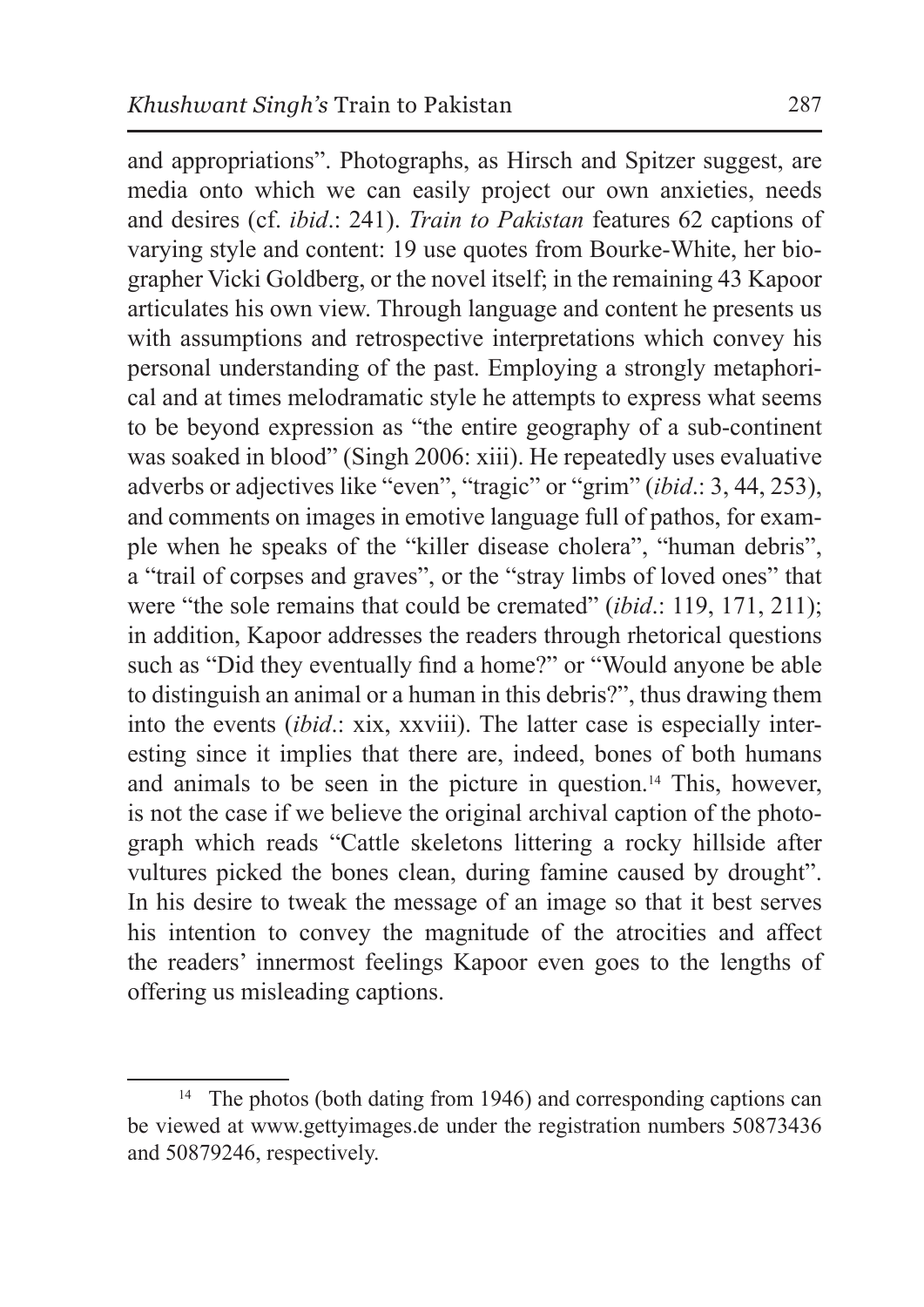As far as content is concerned, Kapoor tends to present us with his suppositions about things or situations *not* to be seen in the picture: things hidden, feelings not shown, or peoples' motives for acting. A typical example is the caption accompanying a picture showing, according the archival title, "Muslim women boarding a train at New Delhi in India to travel to the newly independent Pakistan".15 Kapoor's own description reads: "Hiding anxiety behind their veils, Muslim women rush to the Promised Land on a train to Pakistan" (Singh 2006: viii) clearly an overstatement for two reasons. Firstly, there is no way of telling what the women might be "hiding behind their veils": except for one girl standing in the dark doorway to the train compartment, we cannot see any of the women's faces since they are clad in Burkas; besides we see them standing rather than "rushing"—their anxious and hasty retreat is Kapoor's own reading. Secondly, Kapoor's usage of the Biblical metaphor 'Promised Land' is a highly suggestive interpretation: the phrase which he has borrowed from Bourke-White and which occurs in three further captions of his (Bourke-White 1947: 4, 12, 99; Singh 2006: xxvi, 110, 251) implies that the Muslim travellers are, by their own choice, migrating to a much longed for place the very contrary of what we know to be true for a very large number of refugees and of what we learn in the novel's narrative.16 Kapoor amends this and other images by strengthening their validity through dramatic language or by projecting an assumed meaning onto them the latter a common strategy in the context of postmemorial projects (cf. Hirsch and Spitzer 2006: 247).

<sup>&</sup>lt;sup>15</sup> The photo and corresponding caption can be viewed under the registration number 3396428. The image is not attributed to Bourke-White.<br><sup>16</sup> Bourke-White reminds her readers of the fact that the journey

to Pakistan often meant expulsion rather than emigration when she asks in *Halfway to Freedom*: "Why were millions of people wrenched from their ancestral homes and driven toward an unknown, often unwanted 'Promised Land'?" (Bourke-White 1947: 13).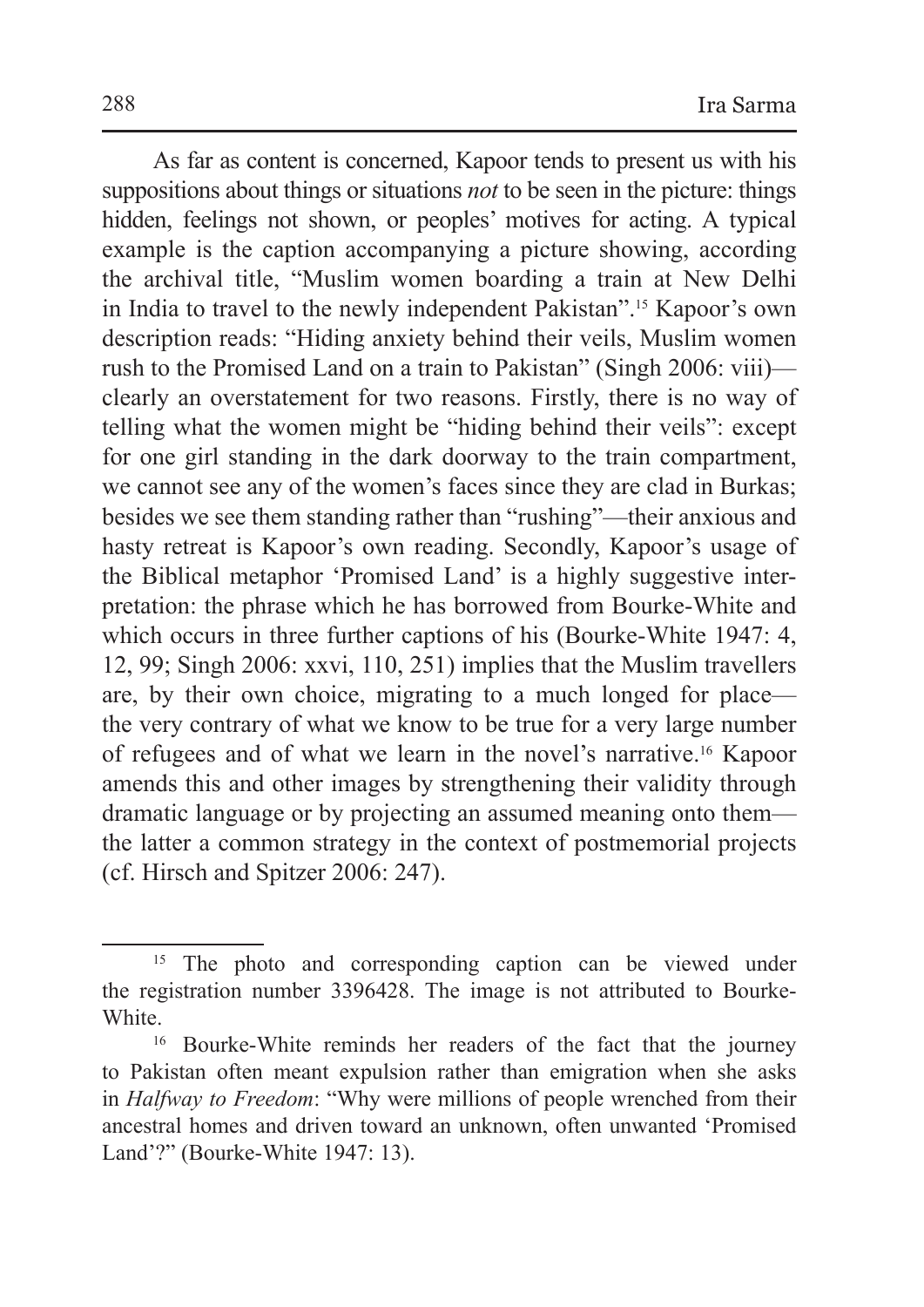#### **The illustrated** *Train to Pakistan* **as a postmemory project**

Kapoor pools three narratives in his golden jubilee edition of *Train to Pakistan* which tell the tale of Partition from different perspectives. Kapoor himself, of the post-Partition generation, has no firsthand experience of the events. Unlike Singh, he does not feel the need to counterbalance the narrative of Partition violence or to individualise the experience of violence. Instead he wants both the narratives of redemption and of moral breakdown to be acknowledged and authenticated and to this effect complements the novel with Bourke-White's photographic narrative and his own emphatic captions.17 He uses inherited memory to satisfy new needs important to a "generation after": taken together, the three narratives add up to a postmemory project which points *ahead* rather than backwards. Kapoor wants to look back in order to learn from the events and shape the future accordingly: in his introduction to *Train to Pakistan* he states that he wants to teach a lesson to future generations to "prevent a recurrence of this tragic chapter in our history" (Singh 2006: xiii). Unlike Bourke-White who captures the present moment, and Singh who remembers in order to find a way of dealing with the present, Kapoor wants us to remember lest we should forget so that we learn from the past—an act that seems to become easier as more time elapses. Kamra has observed that "[o]ne of the effects of reluctance to face this past […] has been that when partition is acknowledged in the genres of collective memory (popular culture in particular), it is distanced in time and space from the present, and remains a story about the eyewitness generation, its participation, victimisation, dislocation and trauma" (Kamra 2015: 159). Kapoor, however, as a postmemorial witness, uncovers the pits of this trauma (cf. Hirsch 2001: 20) so that coming generations may bear the "burden

<sup>&</sup>lt;sup>17</sup> Bourke-White's photos have come to gain particular importance for the visual remembrance of Partition in multiple Indian contexts as, for example, in national exhibitions on Indian history or official history textbooks. This aspect cannot be discussed here in depth and will be dealt with in a separate paper.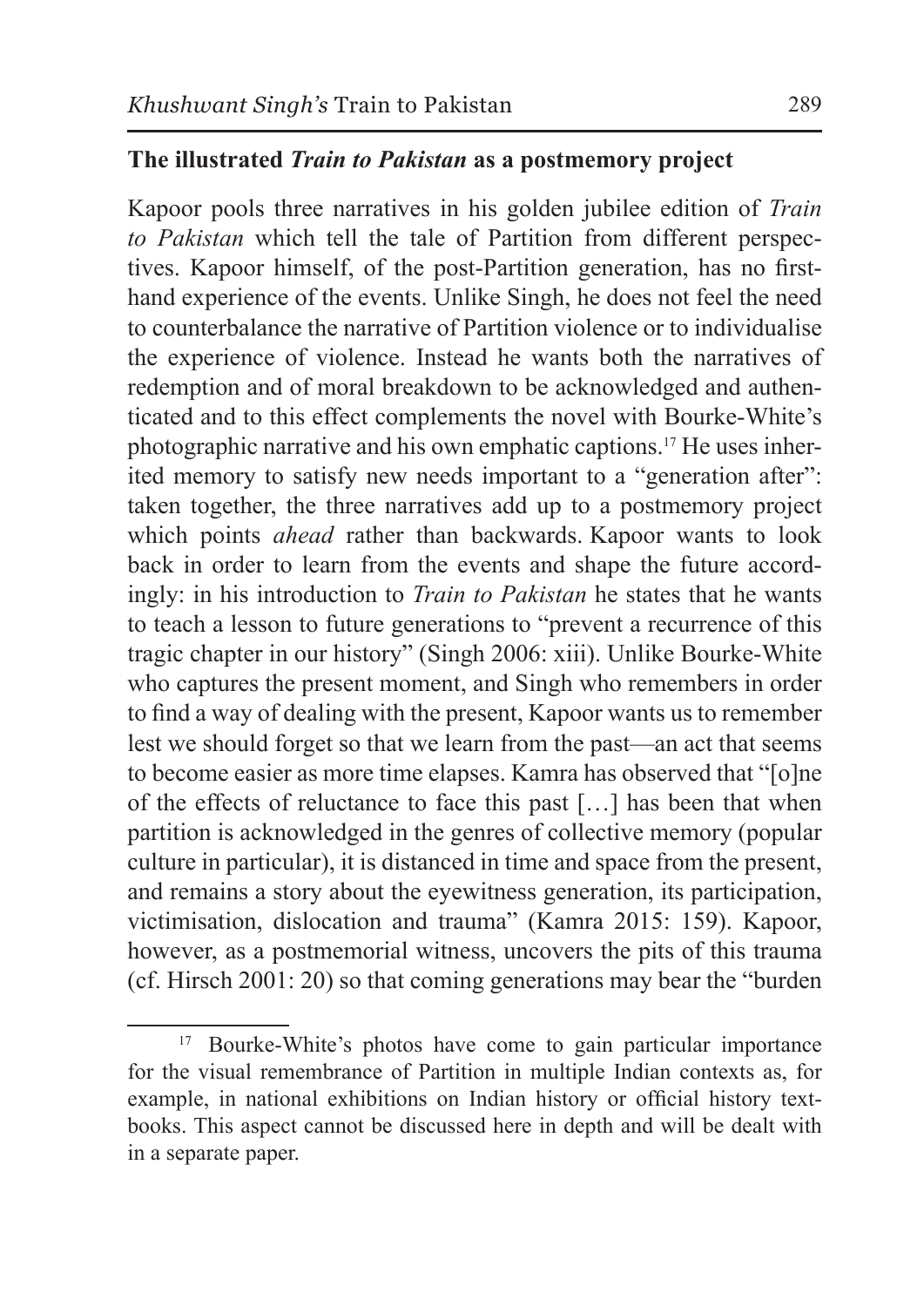of Partition" with due responsibility (Singh 2006: xiii, 109, back cover). Singh, too, had eventually been able to take this step: after a period of 40 years he stated that *Train to Pakistan* was meant "to create communal harmony" (Singh 1996). The book, according to him, "has a moral, it tells a tale" (*ibid*.)—a tale that has been resituated and expanded by the editor so as to turn memory into commemoration and make it comply with what he feels is a contemporary desideratum: a blunt and drastic warning against present and future communal violence.

#### **Bibliography:**

- Baughman, J. L. 2001. *Henry R. Luce and the Rise of the American News Media*. Baltimore: Johns Hopkins University Press.
- Bhalla, A. 1999. Memory, History and Fictional Representations of the Partition. *Economic and Political Weekly* '34,44 (Oct. 30): 3119–3128.
- Bourke-White, M. 1947. The Great Migration. *Life*, 3 November 1947: 117–125.
- Bourke-White, M. 1949. *Halfway to Freedom. A Report on the New India in the Words and Photographs of Margaret Bourke-White*. New York: Simon and Schuster.
- Butalia, U. 2000.*The Other Side of Silence: Voices From the Partition of India*. Durham: Duke University Press.
- Butalia, U. 2001. Partition and Memory. *Seminar*, 497 (January). Online: http://www.india-seminar.com/2001/497/497%20urvashi%20butalia.htm, accessed on: 26.5.2015.
- Butalia, U. *Partition. The Long Shadow*. New Delhi: Zubaan.
- Doss, E. L. 2001. *Looking at "Life" Magazine*. Washington D.C.: Smithsonian Institution Press.
- Edey, M. and Sullivan, C. 1978. *Great Photographic Essays from Life*. Boston: New York Graphic Society.
- Goldberg, V. 1987. *Margaret Bourke-White. A Biography*. Reading/MA.- Menlo Park/CA.-et.al.: Addison-Wesley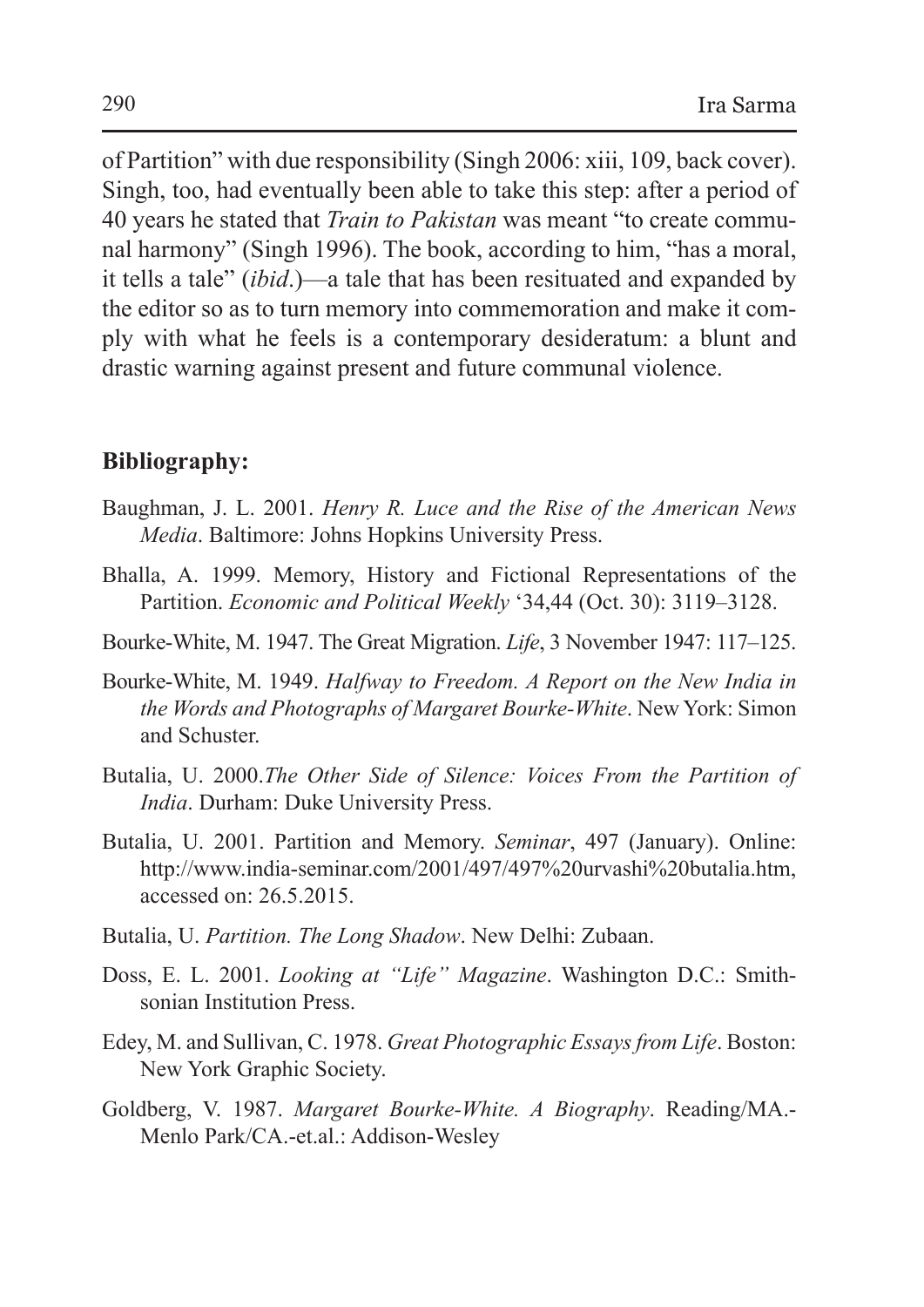- Herzstein, R.E. 2005. *Henry R. Luce, Time, and the American Crusade in Asia*. Cambridge: Cambridge University Press.
- Hirsch, M. 2001. Surviving Images: Holocaust Photographs and the Work of Postmemory. *The Yale Journal of Criticism* '14, 1: 5–37.
- Hirsch, M. 2008. The Generation of Postmemory. *Poetics Today* '29,1:103–128.
- Hirsch, M. and Spitzer, L. 2006. What's Wrong with this Picture? Archival Photographs in Contemporary Narratives. *Journal of Modern Jewish Studies* '05,2: 229–252.
- Joshua, A. 2006. United by Partition. *The Hindu*, 6 August 2006. Online: www. thehindu.com/todays-paper/tp-features/tp-literaryreview/united-by-partition/ article3219128.ece, accessed on: 26.5.2015.
- Kamra, S. 2015. Engaging Traumatic Histories: The 1947 Partition of India in Collective Memory. In: Butalia, U. 2015. *Partition. The Long Shadow*. New Delhi: Zubaan: 155–177.
- Kapoor, P. 2004. How I Made It. *The Telegraph*, 21 December 2004. Online: www.telegraphindia.com/1041221/asp/jobs/story\_4124852.asp, accessed on: 13.5.2015.
- Kapoor, P. 2010. *Witness to Life and Freedom. Margaret Bourke-White in India and Pakistan*. New Delhi: Roli Books.
- Luce, H. R. 1936. *A Prospectus of a New Magazine*. New York.
- Luce, H. R. 1941. The American Century. *Life*, 17 February 1941: 61–65.
- Luce, H. R. 1949. Destiny and Dollars. A New World Is Shaping Around the U.S., and the British Crisis Is Wart of the Change. *Life*, 12 September 1949: 50–51.
- Pandey, G. 2001. *Remembering Partition. Violence, Nationalism and History in India*. Cambridge: Cambridge University Press.
- Rathbone, B. 2000. *Walker Evans. A Biography*. Boston-New York: Houghton Mifflin Company.
- Sengupta, S. 2006. Bearing Steady Witness to Partition's Wounds. *The New York Times*, 21 September 2006. Online: http://query.nytimes.com/gst/ fullpage.html?res=9501E5DE1131F932A1575AC0A9609C8B63, accessed on: 26.5.2015.